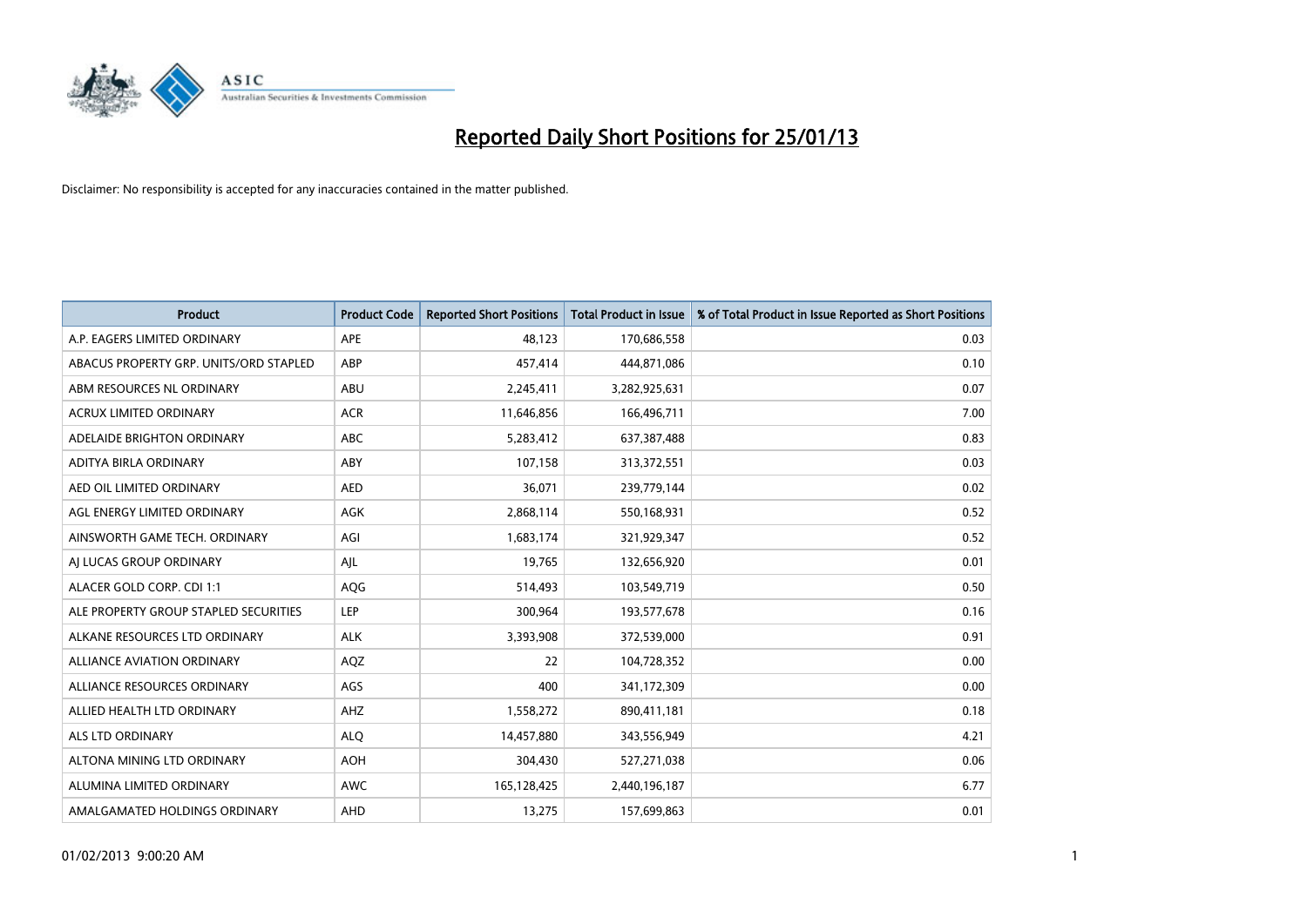

| <b>Product</b>                          | <b>Product Code</b> | <b>Reported Short Positions</b> | <b>Total Product in Issue</b> | % of Total Product in Issue Reported as Short Positions |
|-----------------------------------------|---------------------|---------------------------------|-------------------------------|---------------------------------------------------------|
| AMCOM TELECOMM, ORDINARY                | AMM                 | 508,724                         | 244,557,101                   | 0.21                                                    |
| AMCOR LIMITED ORDINARY                  | <b>AMC</b>          | 2,799,010                       | 1,206,684,923                 | 0.23                                                    |
| AMP CAPITAL CHINA ORDINARY UNITS        | <b>AGF</b>          | 50                              | 355,699,116                   | 0.00                                                    |
| AMP LIMITED ORDINARY                    | AMP                 | 8,104,261                       | 2,930,423,546                 | 0.28                                                    |
| AMPELLA MINING ORDINARY                 | <b>AMX</b>          | 4,035,238                       | 247,500,493                   | 1.63                                                    |
| ANGLOGOLD ASHANTI CDI 5:1               | AGG                 | 500                             | 89,207,765                    | 0.00                                                    |
| ANSELL LIMITED ORDINARY                 | <b>ANN</b>          | 3,509,969                       | 130,768,652                   | 2.68                                                    |
| ANTARES ENERGY LTD ORDINARY             | <b>AZZ</b>          | 526,310                         | 257,000,000                   | 0.20                                                    |
| ANZ BANKING GRP LTD ORDINARY            | ANZ                 | 4,528,245                       | 2,743,592,752                 | 0.17                                                    |
| APA GROUP STAPLED SECURITIES            | <b>APA</b>          | 6,195,143                       | 827,350,325                   | 0.75                                                    |
| APN NEWS & MEDIA ORDINARY               | <b>APN</b>          | 17,079,693                      | 661,526,586                   | 2.58                                                    |
| AQUARIUS PLATINUM. ORDINARY             | <b>AOP</b>          | 14,035,561                      | 486,851,336                   | 2.88                                                    |
| AQUILA RESOURCES ORDINARY               | <b>AQA</b>          | 8,557,446                       | 411,804,442                   | 2.08                                                    |
| ARAFURA RESOURCE LTD ORDINARY           | ARU                 | 407,447                         | 441,270,644                   | 0.09                                                    |
| ARB CORPORATION ORDINARY                | <b>ARP</b>          | 79,995                          | 72,481,302                    | 0.11                                                    |
| ARDENT LEISURE GROUP STAPLED SECURITIES | AAD                 | 3,105,194                       | 397,774,513                   | 0.78                                                    |
| ARGO INVESTMENTS ORDINARY               | ARG                 | 375                             | 628,781,353                   | 0.00                                                    |
| ARISTOCRAT LEISURE ORDINARY             | <b>ALL</b>          | 11,891,861                      | 551,418,047                   | 2.16                                                    |
| <b>ARRIUM LTD ORDINARY</b>              | ARI                 | 12,238,199                      | 1,351,527,328                 | 0.91                                                    |
| ASCIANO LIMITED ORDINARY                | <b>AIO</b>          | 4,885,185                       | 975,385,664                   | 0.50                                                    |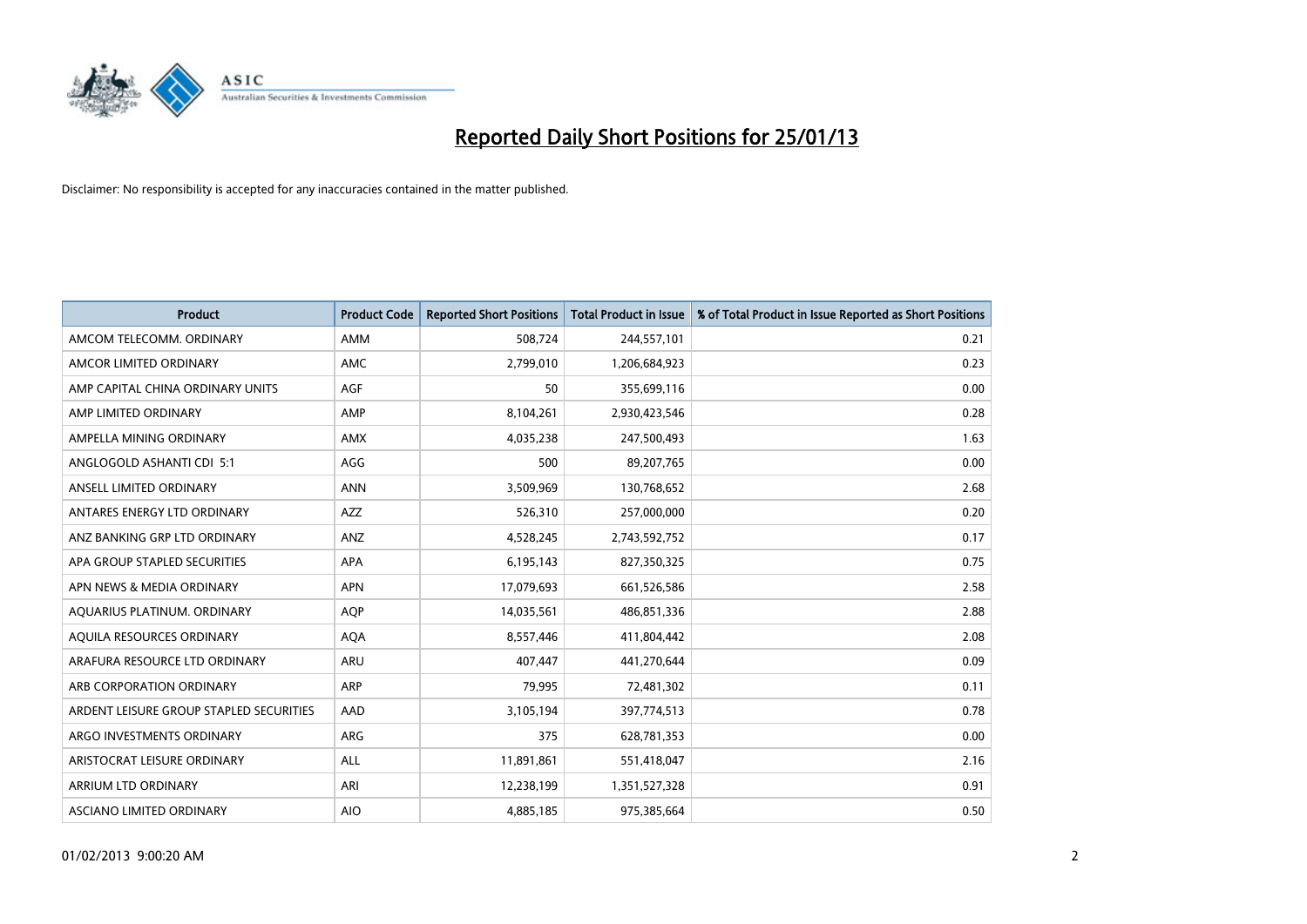

| <b>Product</b>                            | <b>Product Code</b> | <b>Reported Short Positions</b> | <b>Total Product in Issue</b> | % of Total Product in Issue Reported as Short Positions |
|-------------------------------------------|---------------------|---------------------------------|-------------------------------|---------------------------------------------------------|
| ASG GROUP LIMITED ORDINARY                | <b>ASZ</b>          | 1,796,846                       | 206,720,839                   | 0.87                                                    |
| ASPEN GROUP ORD/UNITS STAPLED             | <b>APZ</b>          | 59,698                          | 1,192,803,491                 | 0.01                                                    |
| ASPIRE MINING LTD ORDINARY                | <b>AKM</b>          | 34,557                          | 620,594,556                   | 0.01                                                    |
| ASTRO JAP PROP GROUP STAPLED US PROHIBIT. | AJA                 | 658,318                         | 67,211,752                    | 0.98                                                    |
| ASX LIMITED ORDINARY                      | ASX                 | 3,744,883                       | 175,136,729                   | 2.14                                                    |
| ATLAS IRON LIMITED ORDINARY               | <b>AGO</b>          | 15,814,595                      | 909,718,409                   | 1.74                                                    |
| AURIZON HOLDINGS LTD ORDINARY             | AZI                 | 9,125,101                       | 2,137,284,503                 | 0.43                                                    |
| <b>AURORA OIL &amp; GAS ORDINARY</b>      | <b>AUT</b>          | 8,419,085                       | 447,885,778                   | 1.88                                                    |
| AUSDRILL LIMITED ORDINARY                 | <b>ASL</b>          | 5,367,317                       | 309,451,963                   | 1.73                                                    |
| AUSENCO LIMITED ORDINARY                  | AAX                 | 534,982                         | 123,527,574                   | 0.43                                                    |
| AUSTAL LIMITED ORDINARY                   | ASB                 | 1,278,402                       | 346,007,639                   | 0.37                                                    |
| <b>AUSTIN ENGINEERING ORDINARY</b>        | <b>ANG</b>          | 430,206                         | 72,314,403                    | 0.59                                                    |
| AUSTRALAND PROPERTY STAPLED SECURITY      | <b>ALZ</b>          | 368,756                         | 576,846,597                   | 0.06                                                    |
| AUSTRALIAN AGRICULT. ORDINARY             | AAC                 | 675,435                         | 312,905,085                   | 0.22                                                    |
| AUSTRALIAN INFRASTR, UNITS/ORDINARY       | <b>AIX</b>          | 632,054                         | 620,733,944                   | 0.10                                                    |
| AUSTRALIAN PHARM. ORDINARY                | API                 | 288,107                         | 488,115,883                   | 0.06                                                    |
| AUTOMOTIVE HOLDINGS ORDINARY              | AHE                 | 6,256                           | 260,579,682                   | 0.00                                                    |
| AVJENNINGS LIMITED ORDINARY               | AVI                 | 175,000                         | 274,588,694                   | 0.06                                                    |
| AWE LIMITED ORDINARY                      | <b>AWE</b>          | 3,686,896                       | 522,116,985                   | 0.71                                                    |
| AZIMUTH RES LTD ORDINARY                  | <b>AZH</b>          | 1,469,617                       | 430,626,680                   | 0.34                                                    |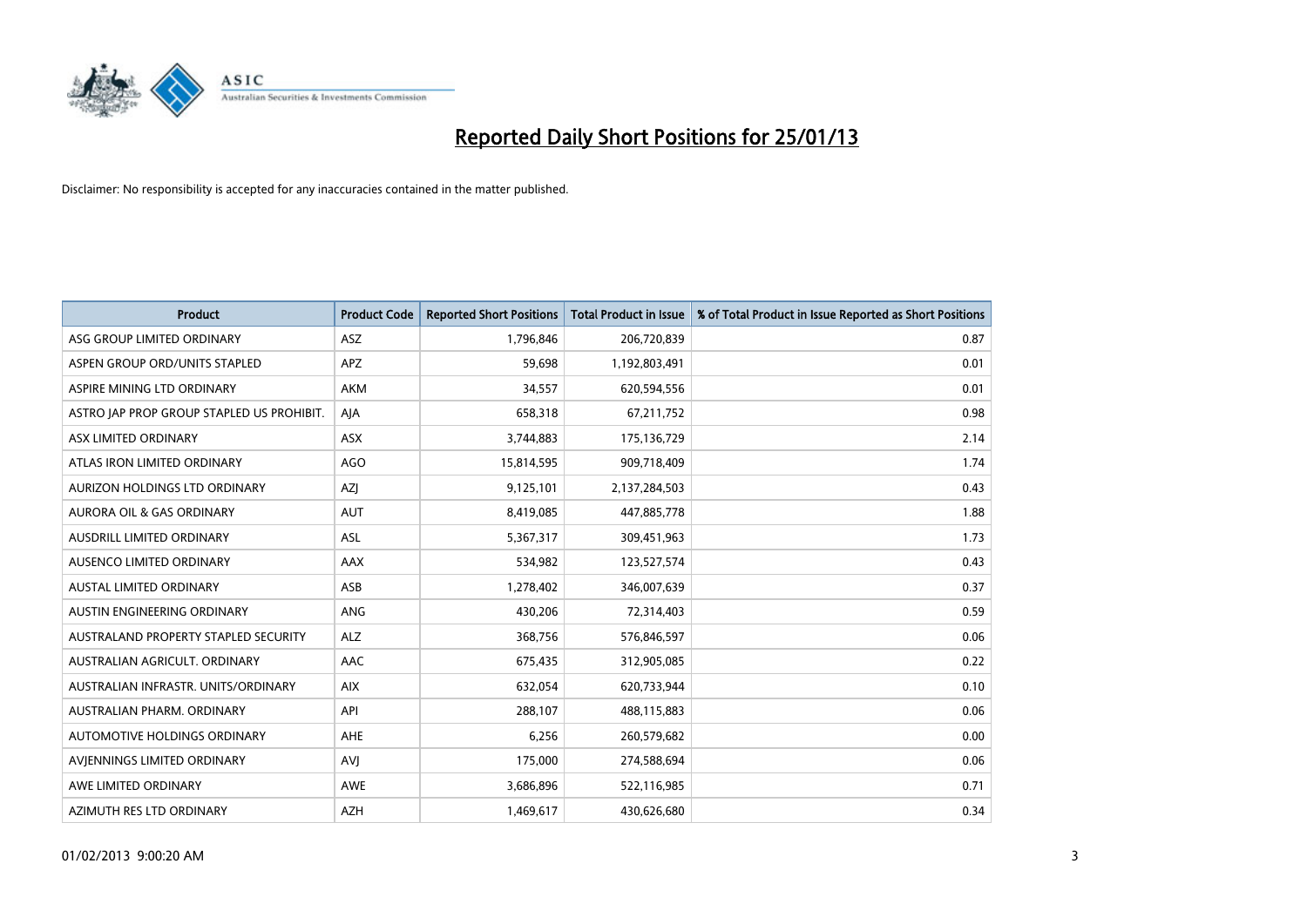

| <b>Product</b>                         | <b>Product Code</b> | <b>Reported Short Positions</b> | <b>Total Product in Issue</b> | % of Total Product in Issue Reported as Short Positions |
|----------------------------------------|---------------------|---------------------------------|-------------------------------|---------------------------------------------------------|
| <b>BANDANNA ENERGY ORDINARY</b>        | <b>BND</b>          | 20,089,493                      | 528,481,199                   | 3.80                                                    |
| BANK OF QUEENSLAND. ORDINARY           | <b>BOQ</b>          | 6,210,374                       | 312,878,919                   | 1.98                                                    |
| <b>BASE RES LIMITED ORDINARY</b>       | <b>BSE</b>          | 452,770                         | 560,440,029                   | 0.08                                                    |
| BATHURST RESOURCES ORDINARY            | <b>BTU</b>          | 40,193,469                      | 697,247,997                   | 5.76                                                    |
| <b>BC IRON LIMITED ORDINARY</b>        | <b>BCI</b>          | 443,668                         | 119,440,150                   | 0.37                                                    |
| BEACH ENERGY LIMITED ORDINARY          | <b>BPT</b>          | 20,191,580                      | 1,263,677,572                 | 1.60                                                    |
| BEADELL RESOURCE LTD ORDINARY          | <b>BDR</b>          | 11,898,680                      | 742,204,752                   | 1.60                                                    |
| BENDIGO AND ADELAIDE ORDINARY          | <b>BEN</b>          | 8,892,918                       | 402,426,835                   | 2.21                                                    |
| BERKELEY RESOURCES ORDINARY            | <b>BKY</b>          | 179,585                         | 179,393,273                   | 0.10                                                    |
| <b>BHP BILLITON LIMITED ORDINARY</b>   | <b>BHP</b>          | 11,275,469                      | 3,211,691,105                 | 0.35                                                    |
| <b>BILLABONG ORDINARY</b>              | <b>BBG</b>          | 5,129,741                       | 478,944,292                   | 1.07                                                    |
| <b>BLACKMORES LIMITED ORDINARY</b>     | <b>BKL</b>          | 2,428                           | 16,909,231                    | 0.01                                                    |
| BLACKTHORN RESOURCES ORD US PROHIBITED | <b>BTR</b>          | 335,882                         | 164,285,950                   | 0.20                                                    |
| <b>BLUESCOPE STEEL LTD ORDINARY</b>    | <b>BSL</b>          | 823,487                         | 558,243,305                   | 0.15                                                    |
| <b>BOART LONGYEAR ORDINARY</b>         | <b>BLY</b>          | 7,316,361                       | 461,163,412                   | 1.59                                                    |
| BORAL LIMITED. ORDINARY                | <b>BLD</b>          | 28,275,065                      | 766,235,816                   | 3.69                                                    |
| <b>BOUGAINVILLE COPPER ORDINARY</b>    | <b>BOC</b>          |                                 | 401,062,500                   | 0.00                                                    |
| BRADKEN LIMITED ORDINARY               | <b>BKN</b>          | 11,168,814                      | 169,240,662                   | 6.60                                                    |
| <b>BRAMBLES LIMITED ORDINARY</b>       | <b>BXB</b>          | 2,365,648                       | 1,556,600,256                 | 0.15                                                    |
| BREVILLE GROUP LTD ORDINARY            | <b>BRG</b>          | 297,583                         | 130,095,322                   | 0.23                                                    |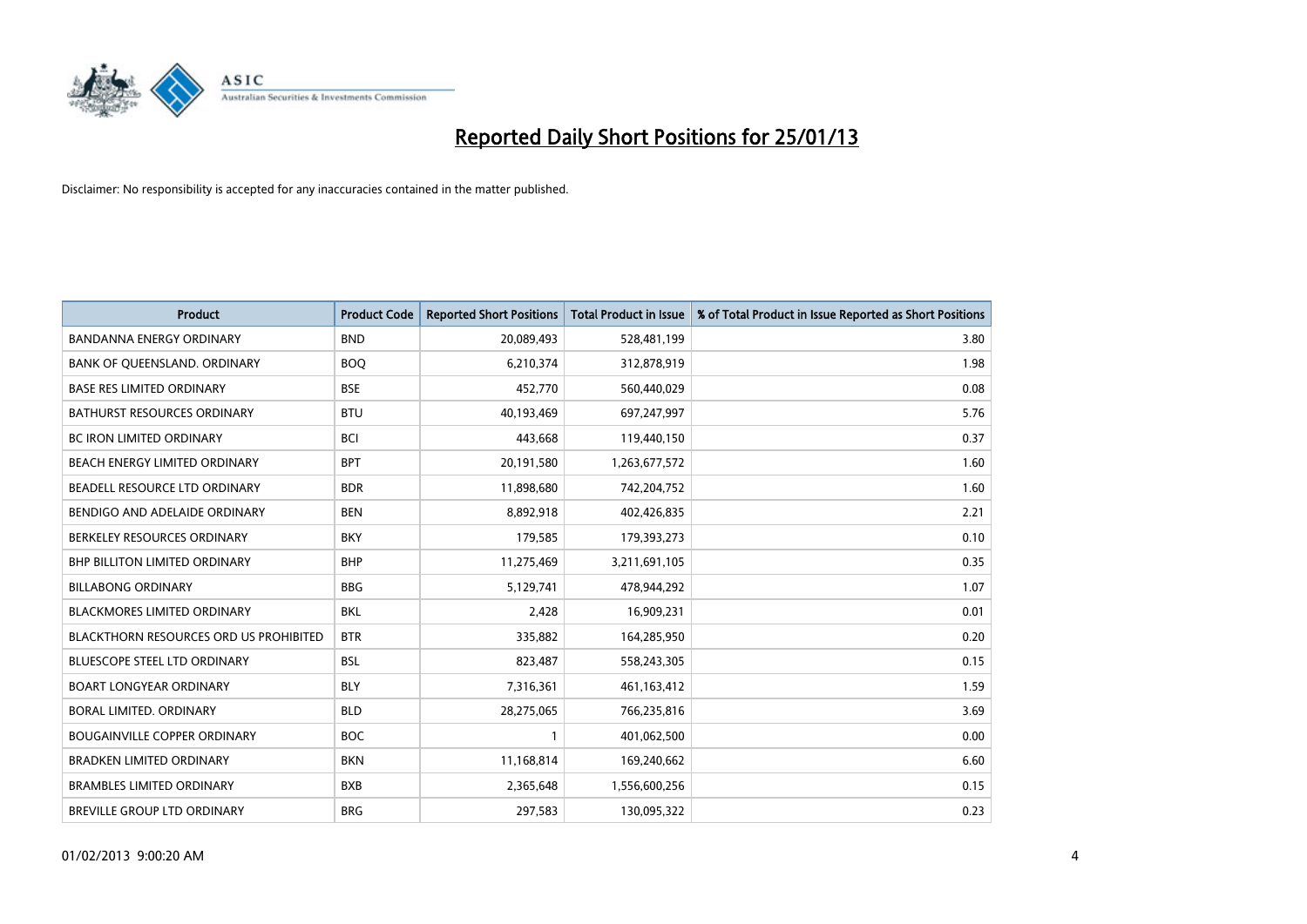

| <b>Product</b>                          | <b>Product Code</b> | <b>Reported Short Positions</b> | <b>Total Product in Issue</b> | % of Total Product in Issue Reported as Short Positions |
|-----------------------------------------|---------------------|---------------------------------|-------------------------------|---------------------------------------------------------|
| <b>BRICKWORKS LIMITED ORDINARY</b>      | <b>BKW</b>          | 39,575                          | 147,818,132                   | 0.03                                                    |
| BROCKMAN MINING LTD ORDINARY            | <b>BCK</b>          | 91,872                          | 7,414,338,229                 | 0.00                                                    |
| BT INVESTMENT MNGMNT ORDINARY           | <b>BTT</b>          | 28,277                          | 274,214,460                   | 0.01                                                    |
| <b>BURU ENERGY ORDINARY</b>             | <b>BRU</b>          | 13,523,844                      | 273,912,685                   | 4.94                                                    |
| <b>BWP TRUST ORDINARY UNITS</b>         | <b>BWP</b>          | 2,976,997                       | 533,645,790                   | 0.56                                                    |
| CABCHARGE AUSTRALIA ORDINARY            | CAB                 | 6,742,701                       | 120,430,683                   | 5.60                                                    |
| <b>CALIBRE GROUP LTD ORDINARY</b>       | <b>CGH</b>          | 513,535                         | 307,378,401                   | 0.17                                                    |
| CALTEX AUSTRALIA ORDINARY               | <b>CTX</b>          | 4,457,275                       | 270,000,000                   | 1.65                                                    |
| CAPE LAMBERT RES LTD ORDINARY           | <b>CFE</b>          | 607,330                         | 689,108,792                   | 0.09                                                    |
| CARABELLA RES LTD ORDINARY              | <b>CLR</b>          | 53,326                          | 152,361,547                   | 0.03                                                    |
| <b>CARBON ENERGY ORDINARY</b>           | <b>CNX</b>          | 48,071                          | 779,807,322                   | 0.01                                                    |
| <b>CARDNO LIMITED ORDINARY</b>          | CDD                 | 5,805,674                       | 141,133,512                   | 4.11                                                    |
| <b>CARINDALE PROPERTY UNIT</b>          | <b>CDP</b>          | 101                             | 70,000,000                    | 0.00                                                    |
| CARNARVON PETROLEUM ORDINARY            | <b>CVN</b>          | 1,122,063                       | 937,257,700                   | 0.12                                                    |
| CARSALES.COM LTD ORDINARY               | <b>CRZ</b>          | 5,576,043                       | 235,768,495                   | 2.37                                                    |
| CASH CONVERTERS ORDINARY                | CCV                 | 40,000                          | 423,861,025                   | 0.01                                                    |
| CEDAR WOODS PROP. ORDINARY              | <b>CWP</b>          | 5,218                           | 73,047,793                    | 0.01                                                    |
| CENTRAL PETROLEUM ORDINARY              | <b>CTP</b>          | 676,268                         | 1,386,978,365                 | 0.05                                                    |
| CERAMIC FUEL CELLS ORDINARY             | CFU                 | 390                             | 1,559,231,320                 | 0.00                                                    |
| CFS RETAIL TRUST GRP STAPLED SECURITIES | <b>CFX</b>          | 34,419,795                      | 2,828,495,659                 | 1.22                                                    |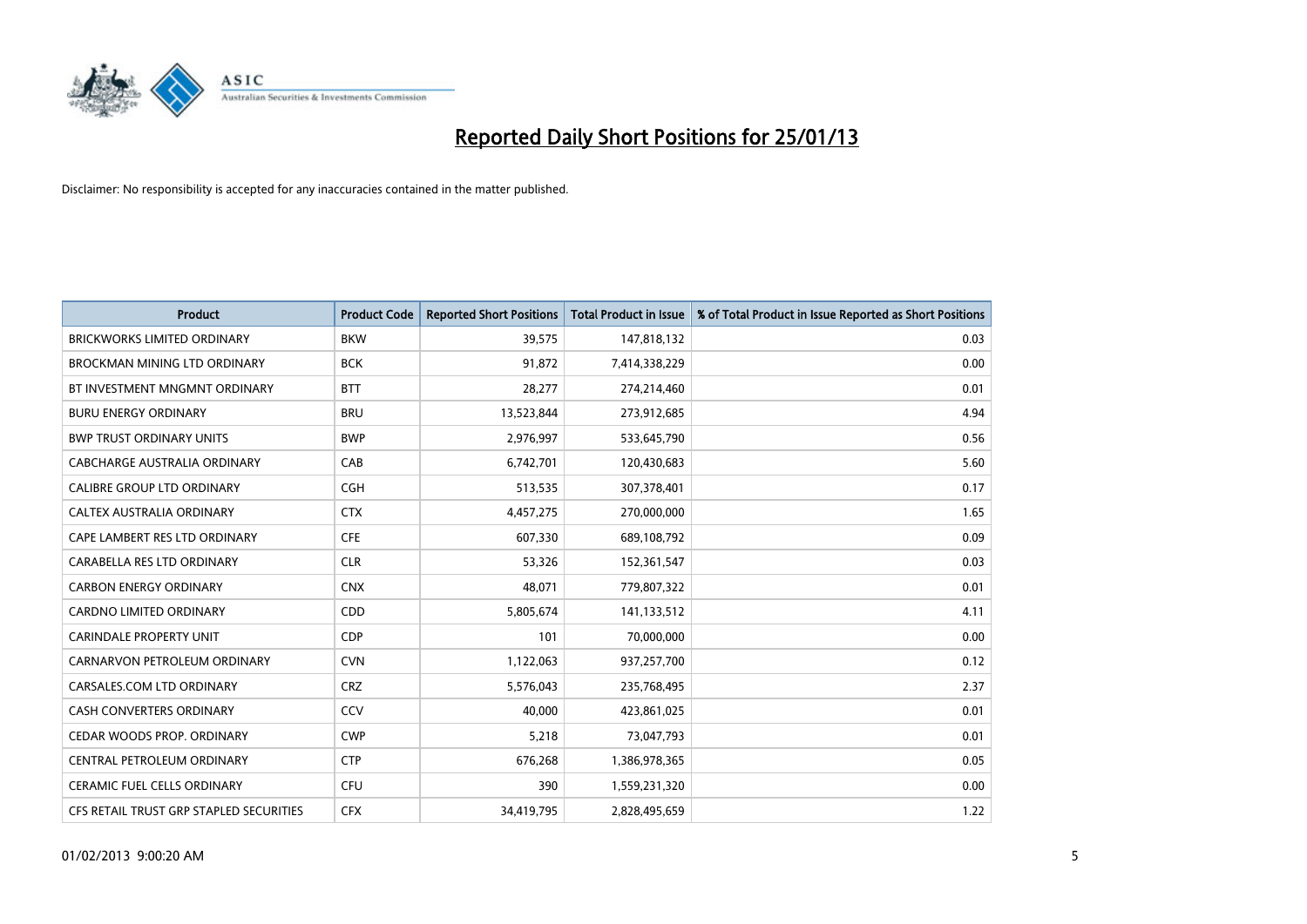

| <b>Product</b>                          | <b>Product Code</b> | <b>Reported Short Positions</b> | <b>Total Product in Issue</b> | % of Total Product in Issue Reported as Short Positions |
|-----------------------------------------|---------------------|---------------------------------|-------------------------------|---------------------------------------------------------|
| CHALLENGER DIV.PRO. STAPLED UNITS       | <b>CDI</b>          | 48,953                          | 214,101,013                   | 0.02                                                    |
| CHALLENGER LIMITED ORDINARY             | <b>CGF</b>          | 1,848,991                       | 539,090,985                   | 0.34                                                    |
| CHARTER HALL GROUP STAPLED US PROHIBIT. | <b>CHC</b>          | 252,601                         | 298,860,383                   | 0.08                                                    |
| <b>CHARTER HALL RETAIL UNITS</b>        | <b>CQR</b>          | 793,381                         | 334,098,571                   | 0.24                                                    |
| <b>CHORUS LIMITED ORDINARY</b>          | <b>CNU</b>          | 482,102                         | 385,082,123                   | 0.13                                                    |
| CITIGOLD CORP LTD ORDINARY              | <b>CTO</b>          | 1,433,288                       | 1,352,907,765                 | 0.11                                                    |
| <b>CLOUGH LIMITED ORDINARY</b>          | <b>CLO</b>          | 73,240                          | 775,364,839                   | 0.01                                                    |
| <b>CNPR GRP UNITS/ORD STAPLED</b>       | <b>CNP</b>          | 2,537                           | 972,414,514                   | 0.00                                                    |
| COAL OF AFRICA LTD ORDINARY             | <b>CZA</b>          | 67,650                          | 800,951,034                   | 0.01                                                    |
| <b>COALSPUR MINES LTD ORDINARY</b>      | <b>CPL</b>          | 13,275,784                      | 634,123,901                   | 2.09                                                    |
| COCA-COLA AMATIL ORDINARY               | <b>CCL</b>          | 2,890,874                       | 762,133,414                   | 0.38                                                    |
| <b>COCHLEAR LIMITED ORDINARY</b>        | <b>COH</b>          | 4,607,383                       | 57,026,689                    | 8.08                                                    |
| COCKATOO COAL ORDINARY                  | <b>COK</b>          | 13,455,323                      | 1,016,746,908                 | 1.32                                                    |
| <b>CODAN LIMITED ORDINARY</b>           | <b>CDA</b>          | 19,732                          | 176,862,573                   | 0.01                                                    |
| <b>COFFEY INTERNATIONAL ORDINARY</b>    | <b>COF</b>          | 647                             | 255,833,165                   | 0.00                                                    |
| <b>COLLINS FOODS LTD ORDINARY</b>       | <b>CKF</b>          | 454,046                         | 93,000,003                    | 0.49                                                    |
| COMMONWEALTH BANK, ORDINARY             | <b>CBA</b>          | 12,968,494                      | 1,609,180,841                 | 0.81                                                    |
| COMMONWEALTH PROP ORDINARY UNITS        | <b>CPA</b>          | 15,877,151                      | 2,347,003,413                 | 0.68                                                    |
| <b>COMPASS RESOURCES ORDINARY</b>       | <b>CMR</b>          | 7,472                           | 1,403,744,100                 | 0.00                                                    |
| COMPUTERSHARE LTD ORDINARY              | <b>CPU</b>          | 12,084,674                      | 555,664,059                   | 2.17                                                    |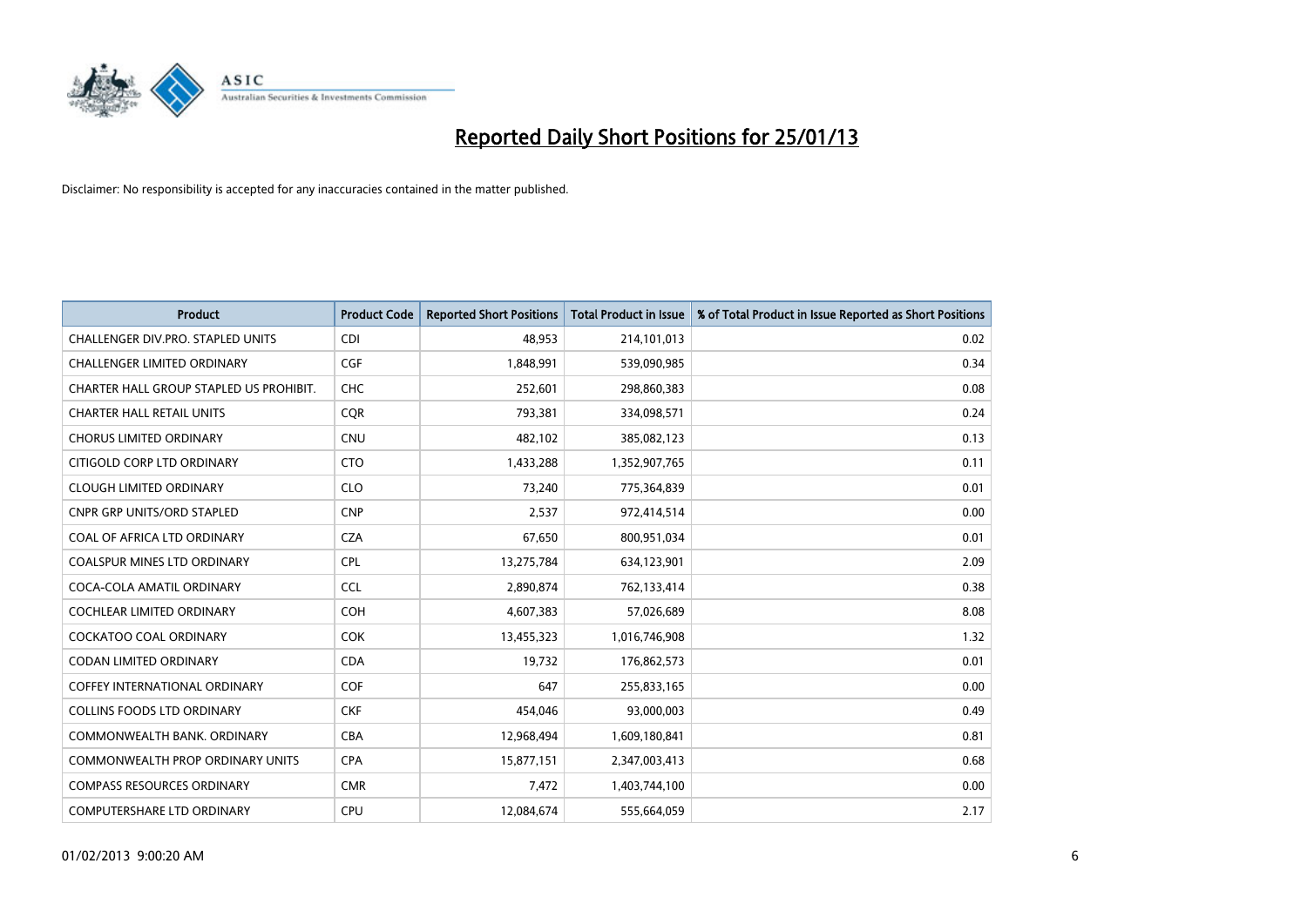

| <b>Product</b>                          | <b>Product Code</b> | <b>Reported Short Positions</b> | Total Product in Issue | % of Total Product in Issue Reported as Short Positions |
|-----------------------------------------|---------------------|---------------------------------|------------------------|---------------------------------------------------------|
| CONTINENTAL COAL LTD ORDINARY           | <b>CCC</b>          | 983                             | 473,061,772            | 0.00                                                    |
| <b>COOPER ENERGY LTD ORDINARY</b>       | <b>COE</b>          | 182,093                         | 329,034,654            | 0.06                                                    |
| <b>CORP TRAVEL LIMITED ORDINARY</b>     | <b>CTD</b>          | 134,863                         | 74,971,020             | 0.18                                                    |
| <b>CREDIT CORP GROUP ORDINARY</b>       | <b>CCP</b>          | 16,074                          | 45,932,899             | 0.03                                                    |
| <b>CROMWELL PROP STAPLED SECURITIES</b> | <b>CMW</b>          | 218,192                         | 1,407,704,638          | 0.02                                                    |
| <b>CROWN LIMITED ORDINARY</b>           | <b>CWN</b>          | 3,681,665                       | 728,394,185            | 0.51                                                    |
| <b>CSG LIMITED ORDINARY</b>             | CSV                 | 455.566                         | 278,394,845            | 0.16                                                    |
| <b>CSL LIMITED ORDINARY</b>             | <b>CSL</b>          | 1,949,834                       | 498,197,568            | 0.39                                                    |
| <b>CSR LIMITED ORDINARY</b>             | <b>CSR</b>          | 42,020,290                      | 506,000,315            | 8.30                                                    |
| <b>CUDECO LIMITED ORDINARY</b>          | CDU                 | 3,130,242                       | 188,943,961            | 1.66                                                    |
| DART ENERGY LTD ORDINARY                | <b>DTE</b>          | 15,695,147                      | 878,668,388            | 1.79                                                    |
| DATA#3 LIMITED ORDINARY                 | <b>DTL</b>          | 3,218                           | 153,974,950            | 0.00                                                    |
| DAVID JONES LIMITED ORDINARY            | <b>DIS</b>          | 63,590,008                      | 531,788,775            | 11.96                                                   |
| DECMIL GROUP LIMITED ORDINARY           | <b>DCG</b>          | 541,072                         | 168,203,219            | 0.32                                                    |
| DEXUS PROPERTY GROUP STAPLED UNITS      | <b>DXS</b>          | 13,043,194                      | 4,839,024,176          | 0.27                                                    |
| DISCOVERY METALS LTD ORDINARY           | <b>DML</b>          | 1,994,902                       | 486,986,451            | 0.41                                                    |
| DOMINO PIZZA ENTERPR ORDINARY           | <b>DMP</b>          | 27,086                          | 70,192,674             | 0.04                                                    |
| DORAY MINERALS LTD ORDINARY             | <b>DRM</b>          | 159,498                         | 139,200,101            | 0.11                                                    |
| DOWNER EDI LIMITED ORDINARY             | <b>DOW</b>          | 4,732,688                       | 429,100,296            | 1.10                                                    |
| DRILLSEARCH ENERGY ORDINARY             | <b>DLS</b>          | 1,188,765                       | 427,353,371            | 0.28                                                    |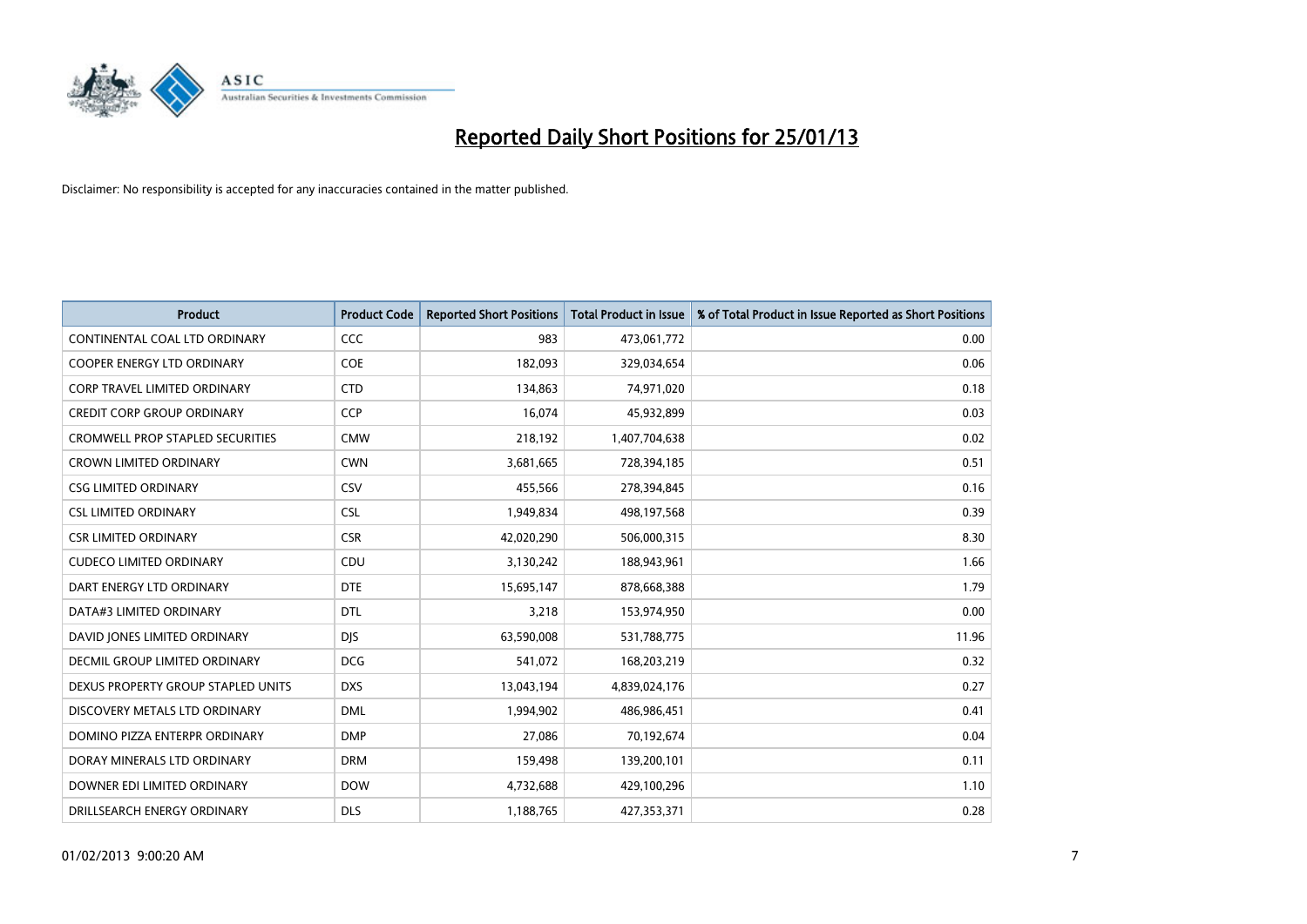

| <b>Product</b>                         | <b>Product Code</b> | <b>Reported Short Positions</b> | <b>Total Product in Issue</b> | % of Total Product in Issue Reported as Short Positions |
|----------------------------------------|---------------------|---------------------------------|-------------------------------|---------------------------------------------------------|
| DUET GROUP STAPLED US PROHIBIT.        | <b>DUE</b>          | 5,744,641                       | 1,158,216,750                 | 0.50                                                    |
| DULUXGROUP LIMITED ORDINARY            | <b>DLX</b>          | 8,790,523                       | 374,507,181                   | 2.35                                                    |
| <b>DWS LTD ORDINARY</b>                | <b>DWS</b>          | 398,235                         | 132,362,763                   | 0.30                                                    |
| ECHO ENTERTAINMENT ORDINARY            | EGP                 | 10,464,080                      | 825,672,730                   | 1.27                                                    |
| <b>ELDERS LIMITED ORDINARY</b>         | <b>ELD</b>          | 19,155,818                      | 448,598,480                   | 4.27                                                    |
| ELEMENTAL MINERALS ORDINARY            | <b>ELM</b>          | 37,696                          | 288,587,228                   | 0.01                                                    |
| ELEMENTOS LIMITED ORDINARY             | <b>ELT</b>          | 16                              | 148,352,638                   | 0.00                                                    |
| <b>EMECO HOLDINGS ORDINARY</b>         | <b>EHL</b>          | 7,668,712                       | 599,675,707                   | 1.28                                                    |
| <b>ENDEAVOUR MIN CORP CDI 1:1</b>      | <b>EVR</b>          | 339,742                         | 128,051,824                   | 0.27                                                    |
| <b>ENERGY RESOURCES ORDINARY 'A'</b>   | <b>ERA</b>          | 6,326,981                       | 517,725,062                   | 1.22                                                    |
| <b>ENERGY WORLD CORPOR. ORDINARY</b>   | <b>EWC</b>          | 23,702,857                      | 1,734,166,672                 | 1.37                                                    |
| <b>ENVESTRA LIMITED ORDINARY</b>       | <b>ENV</b>          | 7,936,154                       | 1,603,333,497                 | 0.49                                                    |
| EQUATORIAL RES LTD ORDINARY            | <b>EQX</b>          | 119,885                         | 117,235,353                   | 0.10                                                    |
| EVOLUTION MINING LTD ORDINARY          | <b>EVN</b>          | 4,306,846                       | 708,092,989                   | 0.61                                                    |
| FAIRFAX MEDIA LTD ORDINARY             | <b>FXI</b>          | 372,688,845                     | 2,351,955,725                 | 15.85                                                   |
| FAR LTD ORDINARY                       | <b>FAR</b>          | 21,000,000                      | 2,499,846,742                 | 0.84                                                    |
| FEDERATION CNTRES ORD/UNIT STAPLED SEC | <b>FDC</b>          | 7,165,059                       | 1,427,391,696                 | 0.50                                                    |
| FISHER & PAYKEL H. ORDINARY            | <b>FPH</b>          | 40,001                          | 542,612,236                   | 0.01                                                    |
| FKP PROPERTY GROUP STAPLED SECURITIES  | <b>FKP</b>          | 6,443,770                       | 321,578,705                   | 2.00                                                    |
| FLEETWOOD CORP ORDINARY                | <b>FWD</b>          | 1,772,373                       | 60,033,258                    | 2.95                                                    |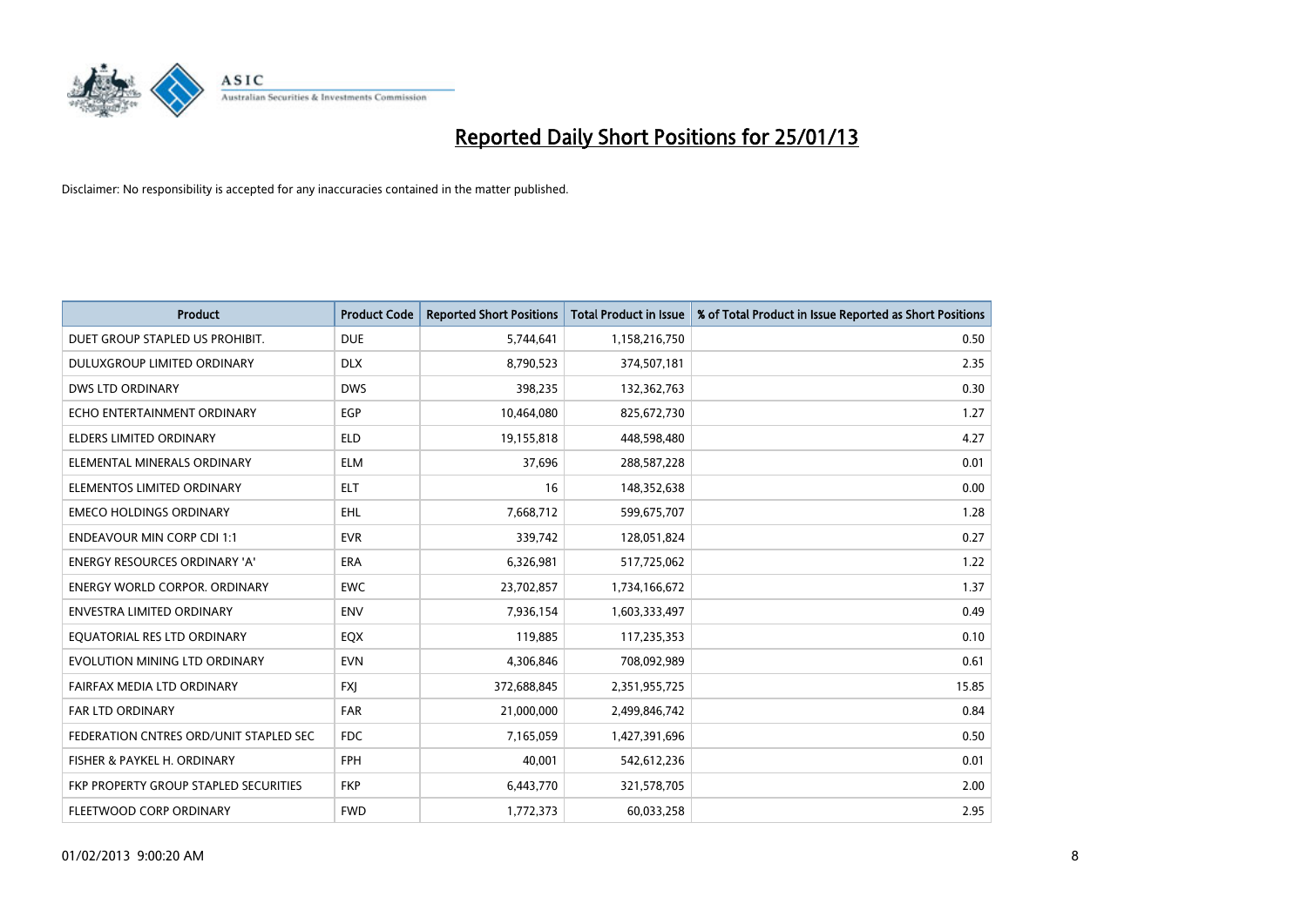

| <b>Product</b>                            | <b>Product Code</b> | <b>Reported Short Positions</b> | <b>Total Product in Issue</b> | % of Total Product in Issue Reported as Short Positions |
|-------------------------------------------|---------------------|---------------------------------|-------------------------------|---------------------------------------------------------|
| FLETCHER BUILDING ORDINARY                | <b>FBU</b>          | 4,931,143                       | 684,793,538                   | 0.72                                                    |
| <b>FLEXIGROUP LIMITED ORDINARY</b>        | <b>FXL</b>          | 482,133                         | 287,469,669                   | 0.17                                                    |
| <b>FLIGHT CENTRE ORDINARY</b>             | <b>FLT</b>          | 12,452,180                      | 100,165,616                   | 12.43                                                   |
| FLINDERS MINES LTD ORDINARY               | <b>FMS</b>          | 2,052,181                       | 1,821,300,404                 | 0.11                                                    |
| <b>FOCUS MINERALS LTD ORDINARY</b>        | <b>FML</b>          | 2,718,544                       | 8,822,771,352                 | 0.03                                                    |
| FONTERRA SHARE FUND ORDINARY UNITS        | <b>FSF</b>          | 23,312                          | 95,592,485                    | 0.02                                                    |
| <b>FORGE GROUP LIMITED ORDINARY</b>       | <b>FGE</b>          | 103,945                         | 86,169,014                    | 0.12                                                    |
| FORTESCUE METALS GRP ORDINARY             | <b>FMG</b>          | 164, 371, 297                   | 3,113,798,659                 | 5.28                                                    |
| <b>G.U.D. HOLDINGS ORDINARY</b>           | GUD                 | 2,364,169                       | 71,341,319                    | 3.31                                                    |
| <b>G8 EDUCATION LIMITED ORDINARY</b>      | <b>GEM</b>          | 530,939                         | 246,802,417                   | 0.22                                                    |
| <b>GALAXY RESOURCES ORDINARY</b>          | <b>GXY</b>          | 3,659,225                       | 560,357,421                   | 0.65                                                    |
| <b>GENETIC TECHNOLOGIES ORDINARY</b>      | <b>GTG</b>          | 628,950                         | 474,971,819                   | 0.13                                                    |
| <b>GEODYNAMICS LIMITED ORDINARY</b>       | GDY                 | 850                             | 406,452,608                   | 0.00                                                    |
| <b>GINDALBIE METALS LTD ORDINARY</b>      | <b>GBG</b>          | 32,474,966                      | 1,404,350,200                 | 2.31                                                    |
| <b>GOODMAN FIELDER, ORDINARY</b>          | GFF                 | 21,795,667                      | 1,955,559,207                 | 1.11                                                    |
| <b>GOODMAN GROUP STAPLED US PROHIBIT.</b> | <b>GMG</b>          | 1,010,162                       | 1,713,233,947                 | 0.06                                                    |
| <b>GPT GROUP STAPLED SEC.</b>             | <b>GPT</b>          | 6,823,858                       | 1,766,785,075                 | 0.39                                                    |
| <b>GRAINCORP LIMITED A CLASS ORDINARY</b> | <b>GNC</b>          | 1,188,405                       | 228,855,628                   | 0.52                                                    |
| <b>GRANGE RESOURCES. ORDINARY</b>         | <b>GRR</b>          | 1,581,674                       | 1,156,181,782                 | 0.14                                                    |
| <b>GREENLAND MIN EN LTD ORDINARY</b>      | GGG                 | 4,337,813                       | 567,937,409                   | 0.76                                                    |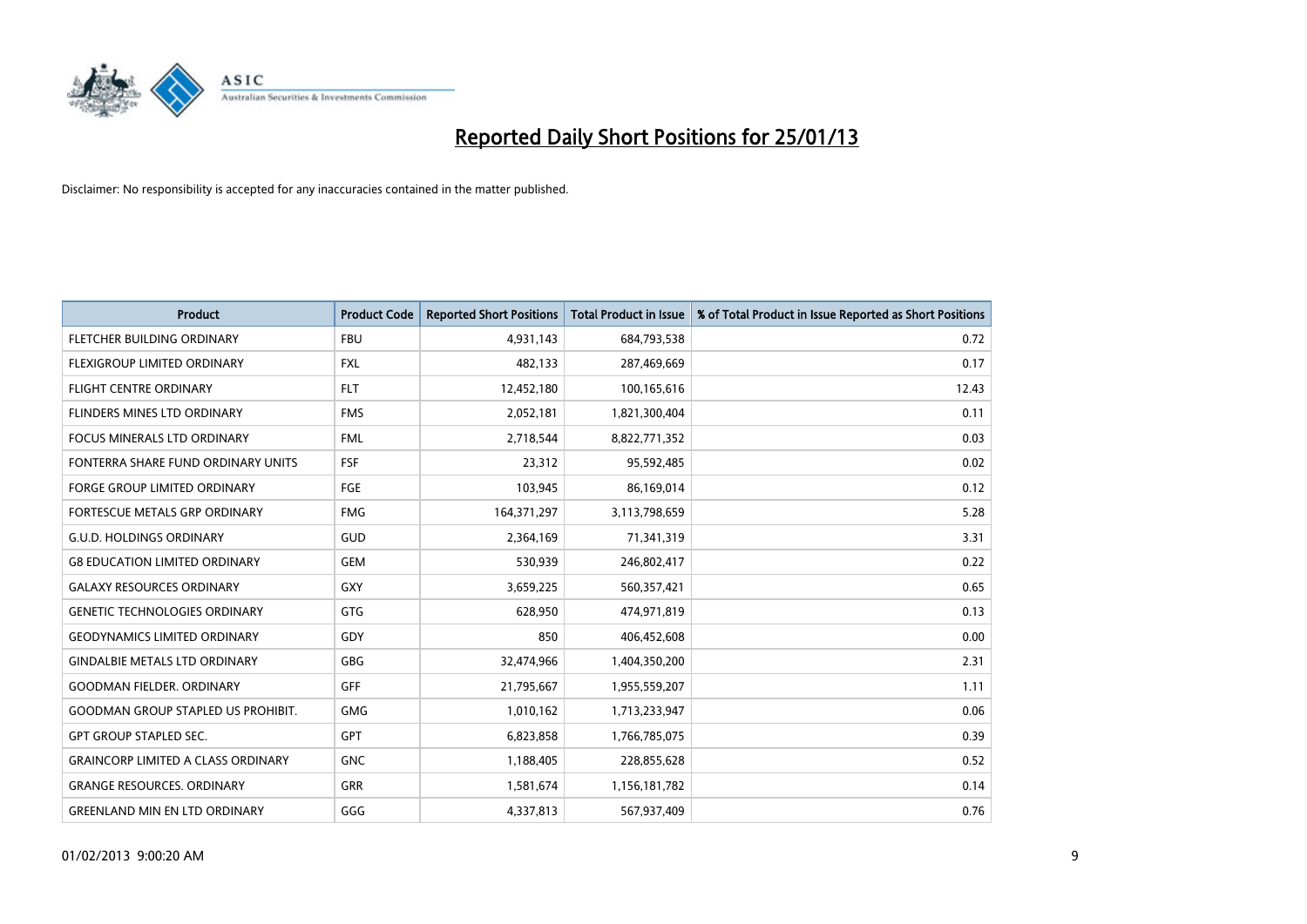

| <b>Product</b>                       | <b>Product Code</b> | <b>Reported Short Positions</b> | <b>Total Product in Issue</b> | % of Total Product in Issue Reported as Short Positions |
|--------------------------------------|---------------------|---------------------------------|-------------------------------|---------------------------------------------------------|
| <b>GRYPHON MINERALS LTD ORDINARY</b> | GRY                 | 18,956,578                      | 400,464,983                   | 4.73                                                    |
| <b>GUILDFORD COAL LTD ORDINARY</b>   | <b>GUF</b>          | 1,115,713                       | 521,046,899                   | 0.21                                                    |
| <b>GUNNS LIMITED ORDINARY</b>        | <b>GNS</b>          | 50,679,689                      | 848,401,559                   | 5.97                                                    |
| <b>GWA GROUP LTD ORDINARY</b>        | <b>GWA</b>          | 6,517,515                       | 304,706,899                   | 2.14                                                    |
| HARVEY NORMAN ORDINARY               | <b>HVN</b>          | 118,994,833                     | 1,062,316,784                 | 11.20                                                   |
| HASTIE GROUP LIMITED ORDINARY        | <b>HST</b>          | 233,914                         | 137,353,504                   | 0.17                                                    |
| <b>HENDERSON GROUP CDI 1:1</b>       | <b>HGG</b>          | 1,711,219                       | 717,648,677                   | 0.24                                                    |
| HFA HOLDINGS LIMITED ORDINARY        | <b>HFA</b>          | 3,809                           | 117,332,831                   | 0.00                                                    |
| HILLGROVE RES LTD ORDINARY           | <b>HGO</b>          | 3,410,553                       | 1,022,760,221                 | 0.33                                                    |
| HILLS HOLDINGS LTD ORDINARY          | <b>HIL</b>          | 2,890,057                       | 246,500,444                   | 1.17                                                    |
| HORIZON OIL LIMITED ORDINARY         | <b>HZN</b>          | 28,468,021                      | 1,130,811,515                 | 2.52                                                    |
| <b>ICON ENERGY LIMITED ORDINARY</b>  | <b>ICN</b>          | 1,724,853                       | 533,391,210                   | 0.32                                                    |
| <b>IINET LIMITED ORDINARY</b>        | <b>IIN</b>          | 106,338                         | 161,238,847                   | 0.07                                                    |
| <b>ILUKA RESOURCES ORDINARY</b>      | ILU                 | 60,651,238                      | 418,700,517                   | 14.49                                                   |
| <b>IMDEX LIMITED ORDINARY</b>        | <b>IMD</b>          | 1,145,128                       | 210,473,188                   | 0.54                                                    |
| IMF (AUSTRALIA) LTD ORDINARY         | <b>IMF</b>          | 116,732                         | 123,828,193                   | 0.09                                                    |
| <b>INCITEC PIVOT ORDINARY</b>        | IPL                 | 4,330,874                       | 1,628,730,107                 | 0.27                                                    |
| INDEPENDENCE GROUP ORDINARY          | <b>IGO</b>          | 4,110,057                       | 232,882,535                   | 1.76                                                    |
| <b>INDOPHIL RESOURCES ORDINARY</b>   | <b>IRN</b>          | 1,567,630                       | 1,203,146,194                 | 0.13                                                    |
| INFIGEN ENERGY STAPLED SECURITIES    | <b>IFN</b>          | 3,324,648                       | 762,265,972                   | 0.44                                                    |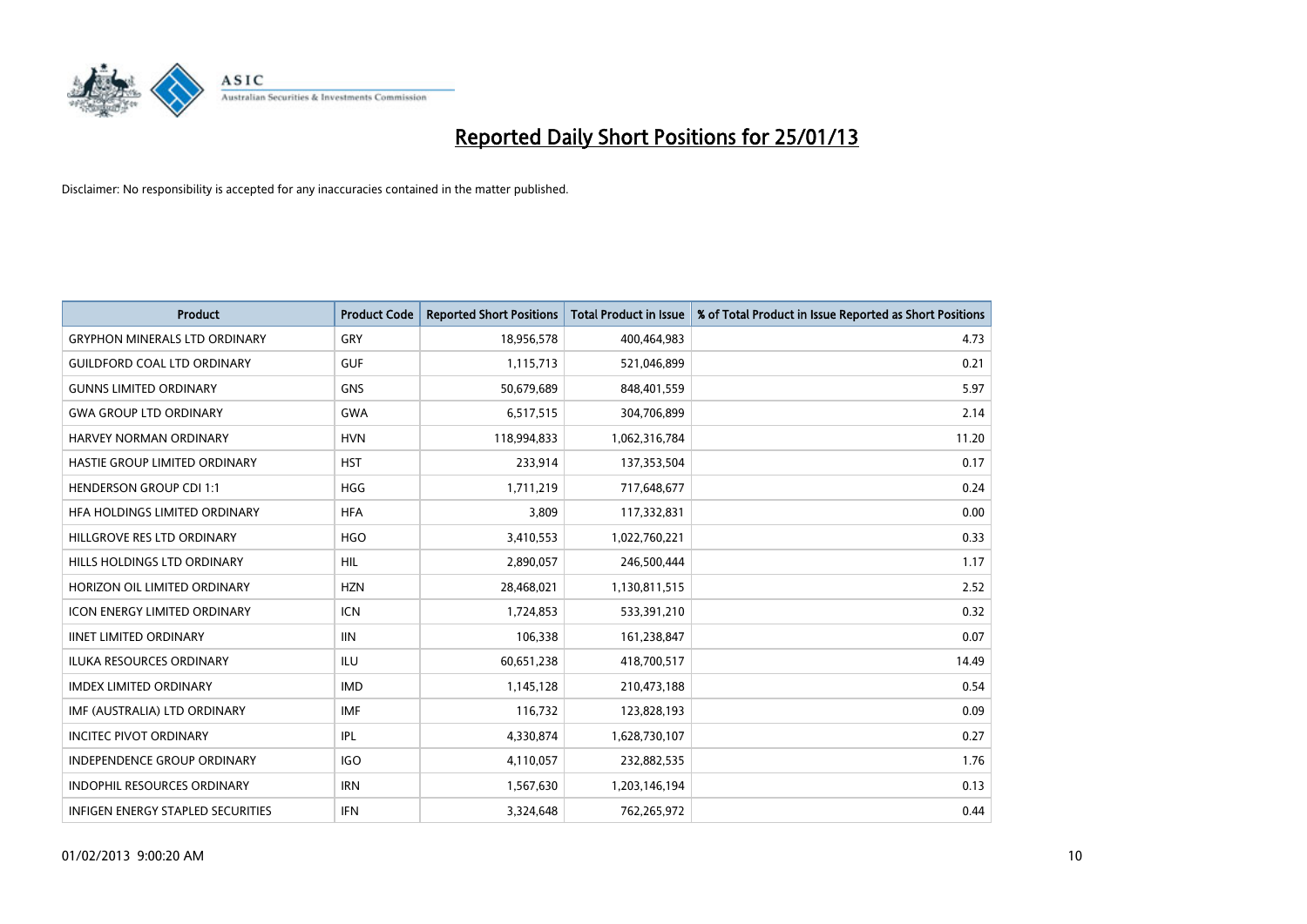

| <b>Product</b>                                  | <b>Product Code</b> | <b>Reported Short Positions</b> | <b>Total Product in Issue</b> | % of Total Product in Issue Reported as Short Positions |
|-------------------------------------------------|---------------------|---------------------------------|-------------------------------|---------------------------------------------------------|
| <b>INSURANCE AUSTRALIA ORDINARY</b>             | IAG                 | 4,231,488                       | 2,079,034,021                 | 0.20                                                    |
| <b>INTEGRATED RESEARCH ORDINARY</b>             | IRI                 | 134,987                         | 168,359,453                   | 0.08                                                    |
| <b>INTREPID MINES ORDINARY</b>                  | <b>IAU</b>          | 10,410,526                      | 555,519,374                   | 1.87                                                    |
| <b>INVESTA OFFICE FUND STAPLED SECURITIES</b>   | <b>IOF</b>          | 2,816,045                       | 614,047,458                   | 0.46                                                    |
| <b>INVOCARE LIMITED ORDINARY</b>                | <b>IVC</b>          | 3,082,906                       | 110,030,298                   | 2.80                                                    |
| ION LIMITED ORDINARY                            | <b>ION</b>          | 164,453                         | 256,365,105                   | 0.06                                                    |
| <b>IOOF HOLDINGS LTD ORDINARY</b>               | IFL                 | 1,344,793                       | 232,091,225                   | 0.58                                                    |
| <b>IRESS LIMITED ORDINARY</b>                   | <b>IRE</b>          | 1,739,559                       | 128,620,231                   | 1.35                                                    |
| <b>IRON ORE HOLDINGS ORDINARY</b>               | <b>IOH</b>          | 39,352                          | 161,174,005                   | 0.02                                                    |
| <b>ISHARES GLB CONSSTA CDI 1:1</b>              | X                   | 4.897                           | 4,750,000                     | 0.10                                                    |
| ISHARES S&P ASIA 50 CDI 1:1                     | <b>IAA</b>          | 15,192                          | 1,700,000                     | 0.89                                                    |
| <b>IVANHOE AUSTRALIA ORDINARY</b>               | <b>IVA</b>          | 2,115,361                       | 714,991,227                   | 0.30                                                    |
| <b>IAMES HARDIE INDUST CHESS DEPOSITARY INT</b> | <b>IHX</b>          | 9,286,795                       | 440,917,727                   | 2.11                                                    |
| <b>JB HI-FI LIMITED ORDINARY</b>                | <b>IBH</b>          | 17,554,213                      | 98,850,643                    | 17.76                                                   |
| <b>JUMBO INTERACTIVE ORDINARY</b>               | <b>JIN</b>          | 1,000                           | 43,102,560                    | 0.00                                                    |
| <b>JUPITER MINES ORDINARY</b>                   | <b>IMS</b>          | 1,672                           | 2,281,835,383                 | 0.00                                                    |
| <b>KAGARA LTD ORDINARY</b>                      | <b>KZL</b>          | 3,034,012                       | 798,953,117                   | 0.38                                                    |
| KANGAROO RES LTD ORDINARY                       | <b>KRL</b>          | 191,687                         | 3,434,430,012                 | 0.01                                                    |
| KAROON GAS AUSTRALIA ORDINARY                   | <b>KAR</b>          | 170,083                         | 221,420,769                   | 0.08                                                    |
| KATHMANDU HOLD LTD ORDINARY                     | <b>KMD</b>          | 588.972                         | 200,215,894                   | 0.29                                                    |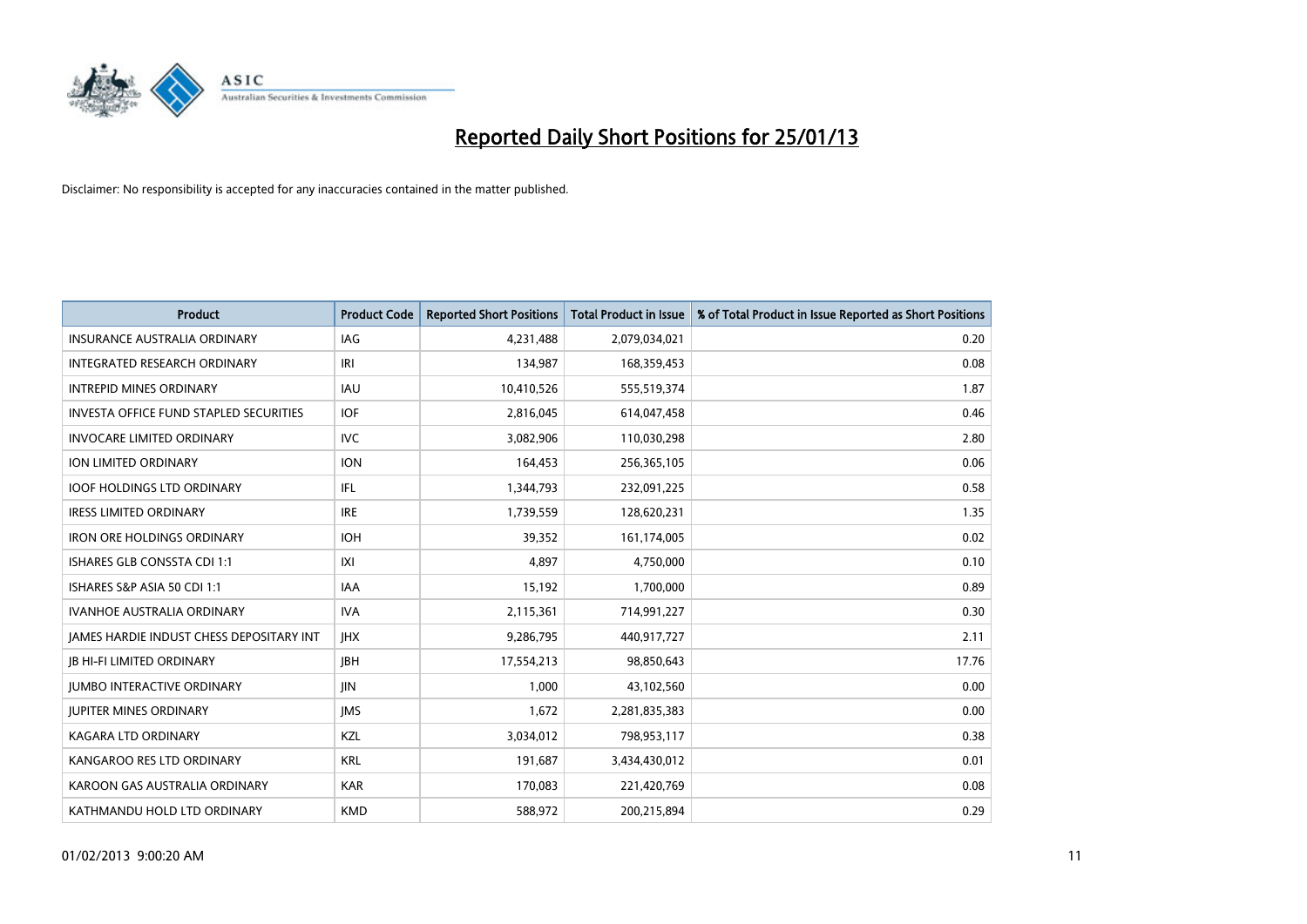

| <b>Product</b>                        | <b>Product Code</b> | <b>Reported Short Positions</b> | <b>Total Product in Issue</b> | % of Total Product in Issue Reported as Short Positions |
|---------------------------------------|---------------------|---------------------------------|-------------------------------|---------------------------------------------------------|
| <b>KBL MINING LIMITED ORDINARY</b>    | <b>KBL</b>          | 1.820                           | 293,535,629                   | 0.00                                                    |
| KENTOR GOLD LIMITED ORDINARY          | KGL                 | 275                             | 140,040,563                   | 0.00                                                    |
| KINGSGATE CONSOLID. ORDINARY          | <b>KCN</b>          | 10,307,967                      | 151,828,173                   | 6.79                                                    |
| KINGSROSE MINING LTD ORDINARY         | <b>KRM</b>          | 99,087                          | 291,959,871                   | 0.03                                                    |
| LEIGHTON HOLDINGS ORDINARY            | LEI                 | 8,249,826                       | 337, 164, 188                 | 2.45                                                    |
| LEND LEASE GROUP UNIT/ORD STAPLED     | <b>LLC</b>          | 4,717,581                       | 574,351,883                   | 0.82                                                    |
| LINC ENERGY LTD ORDINARY              | <b>LNC</b>          | 17,519,075                      | 517,770,424                   | 3.38                                                    |
| LIQUEFIED NATURAL ORDINARY            | <b>LNG</b>          | 272,800                         | 267,699,015                   | 0.10                                                    |
| LUIRI GOLD LIMITED 1C US COMMON       | LGM                 | 1.897                           | 197,431,905                   | 0.00                                                    |
| LYCOPODIUM LIMITED ORDINARY           | LYL                 | 612                             | 38,755,103                    | 0.00                                                    |
| LYNAS CORPORATION ORDINARY            | <b>LYC</b>          | 152,656,355                     | 1,960,801,292                 | 7.79                                                    |
| M2 TELECOMMUNICATION ORDINARY         | <b>MTU</b>          | 6,632,030                       | 157,996,251                   | 4.20                                                    |
| MACA LIMITED ORDINARY                 | <b>MLD</b>          | 1,021,406                       | 150,000,000                   | 0.68                                                    |
| <b>MACMAHON HOLDINGS ORDINARY</b>     | <b>MAH</b>          | 14,318,206                      | 1,261,699,966                 | 1.13                                                    |
| MACQ ATLAS ROADS GRP ORDINARY STAPLED | <b>MOA</b>          | 3,333,442                       | 478,531,436                   | 0.70                                                    |
| MACQUARIE GROUP LTD ORDINARY          | <b>MOG</b>          | 5,509,789                       | 339,178,329                   | 1.62                                                    |
| MATRIX C & E LTD ORDINARY             | <b>MCE</b>          | 3,804,839                       | 94,555,428                    | 4.02                                                    |
| MAVERICK DRILLING ORDINARY            | <b>MAD</b>          | 9,305,158                       | 452,726,751                   | 2.06                                                    |
| MAYNE PHARMA LTD ORDINARY             | <b>MYX</b>          | 546,300                         | 545,527,413                   | 0.10                                                    |
| MCMILLAN SHAKESPEARE ORDINARY         | <b>MMS</b>          | 596,580                         | 74,523,965                    | 0.80                                                    |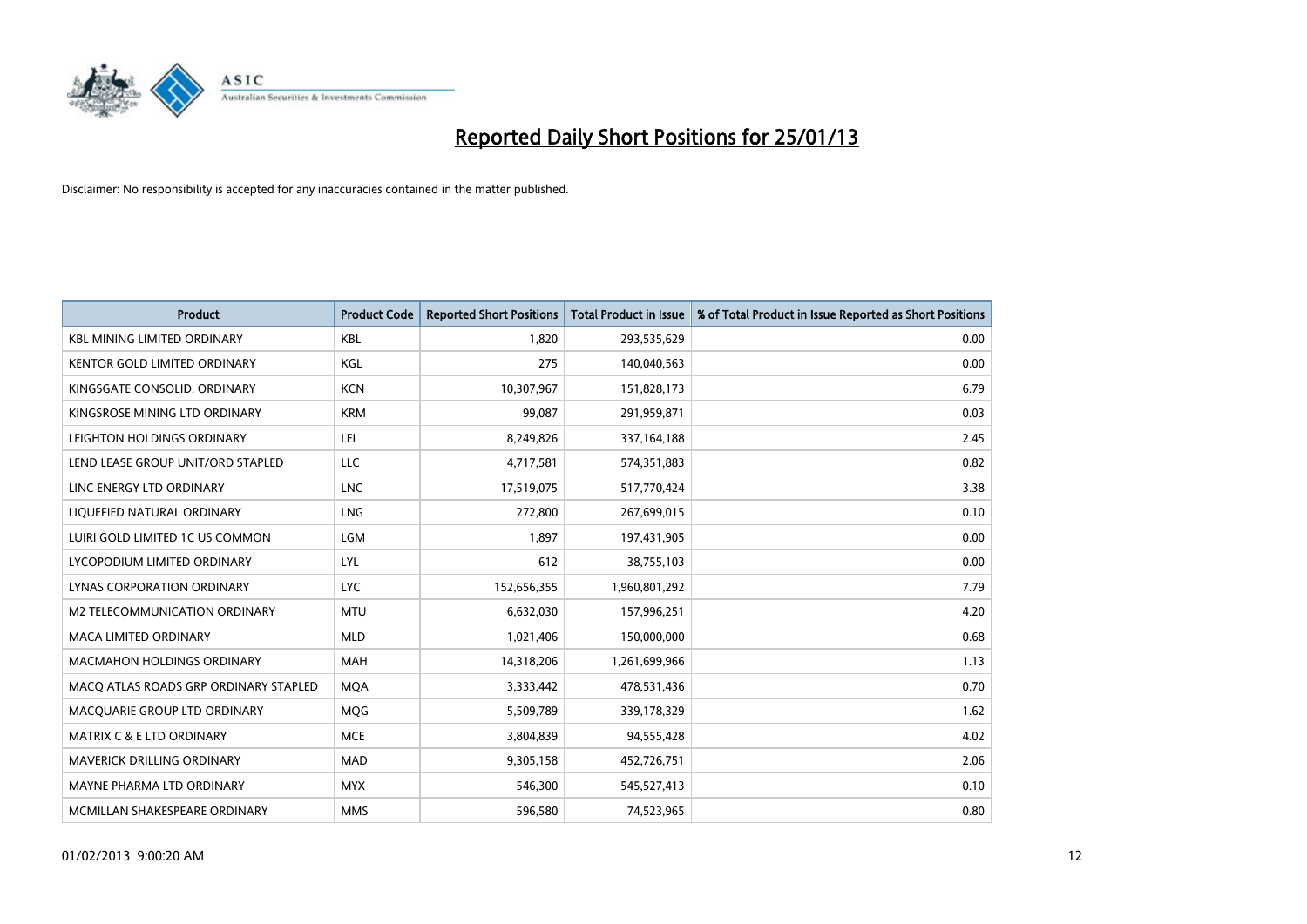

| <b>Product</b>                     | <b>Product Code</b> | <b>Reported Short Positions</b> | <b>Total Product in Issue</b> | % of Total Product in Issue Reported as Short Positions |
|------------------------------------|---------------------|---------------------------------|-------------------------------|---------------------------------------------------------|
| MEDUSA MINING LTD ORDINARY         | <b>MML</b>          | 2,605,627                       | 188,903,911                   | 1.38                                                    |
| MELBOURNE IT LIMITED ORDINARY      | <b>MLB</b>          | 552,222                         | 82,451,363                    | 0.67                                                    |
| MEO AUSTRALIA LTD ORDINARY         | <b>MEO</b>          | 472,807                         | 627,264,587                   | 0.08                                                    |
| <b>MERMAID MARINE ORDINARY</b>     | <b>MRM</b>          | 660.903                         | 223,832,900                   | 0.30                                                    |
| MESOBLAST LIMITED ORDINARY         | <b>MSB</b>          | 15,002,185                      | 287,132,832                   | 5.22                                                    |
| METALS X LIMITED ORDINARY          | <b>MLX</b>          | 102,764                         | 1,651,766,110                 | 0.01                                                    |
| METCASH LIMITED ORDINARY           | <b>MTS</b>          | 100,313,048                     | 880,704,786                   | 11.39                                                   |
| METMINCO LIMITED ORDINARY          | <b>MNC</b>          | 54,825                          | 1,749,543,023                 | 0.00                                                    |
| MICLYN EXP OFFSHR ORDINARY         | <b>MIO</b>          | 103,412                         | 278,639,188                   | 0.04                                                    |
| MILTON CORPORATION ORDINARY        | <b>MLT</b>          | 12,800                          | 121,625,655                   | 0.01                                                    |
| MINCOR RESOURCES NL ORDINARY       | <b>MCR</b>          | 2,262,221                       | 188,208,274                   | 1.20                                                    |
| MINERAL DEPOSITS ORDINARY          | <b>MDL</b>          | 462,905                         | 83,538,786                    | 0.55                                                    |
| MINERAL RESOURCES. ORDINARY        | <b>MIN</b>          | 3,718,054                       | 185,724,169                   | 2.00                                                    |
| MIRABELA NICKEL LTD ORDINARY       | <b>MBN</b>          | 6,903,629                       | 876,582,736                   | 0.79                                                    |
| MIRVAC GROUP STAPLED SECURITIES    | <b>MGR</b>          | 4,837,201                       | 3,425,587,451                 | 0.14                                                    |
| <b>MOLOPO ENERGY LTD ORDINARY</b>  | <b>MPO</b>          | 682,572                         | 246,121,586                   | 0.28                                                    |
| <b>MONADELPHOUS GROUP ORDINARY</b> | <b>MND</b>          | 6,899,862                       | 90,663,543                    | 7.61                                                    |
| MORTGAGE CHOICE LTD ORDINARY       | <b>MOC</b>          | 2,369,310                       | 123,431,282                   | 1.92                                                    |
| <b>MOUNT GIBSON IRON ORDINARY</b>  | <b>MGX</b>          | 1,376,655                       | 1,090,584,232                 | 0.13                                                    |
| MULTIPLEX SITES SITES              | <b>MXUPA</b>        | 578                             | 4,500,000                     | 0.01                                                    |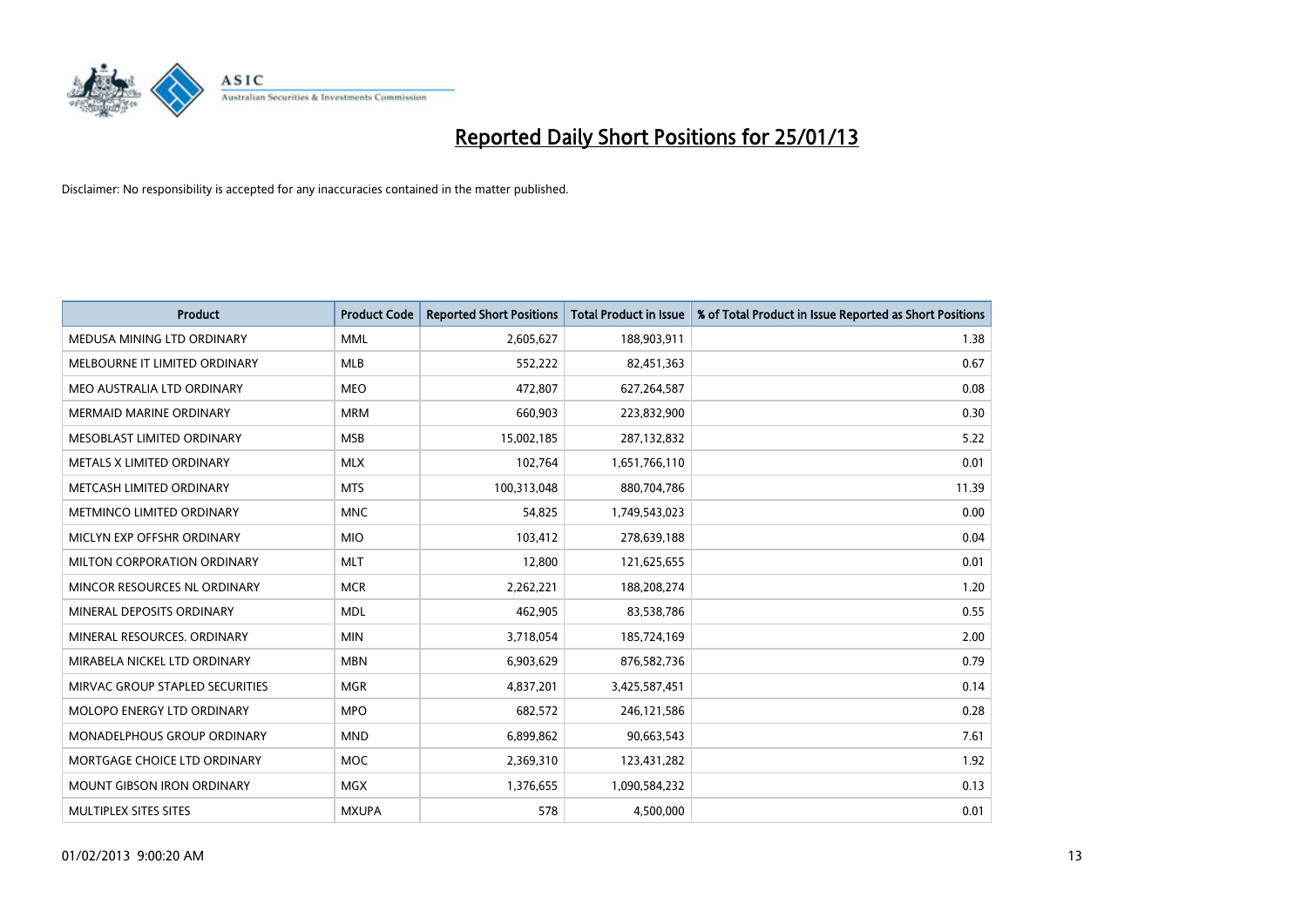

| <b>Product</b>                       | <b>Product Code</b> | <b>Reported Short Positions</b> | <b>Total Product in Issue</b> | % of Total Product in Issue Reported as Short Positions |
|--------------------------------------|---------------------|---------------------------------|-------------------------------|---------------------------------------------------------|
| <b>MURCHISON METALS LTD ORDINARY</b> | <b>MMX</b>          | 6,216,070                       | 450,497,346                   | 1.38                                                    |
| <b>MYER HOLDINGS LTD ORDINARY</b>    | <b>MYR</b>          | 82,015,694                      | 583,384,551                   | 14.06                                                   |
| <b>MYSTATE LIMITED ORDINARY</b>      | <b>MYS</b>          | 22,399                          | 87,117,374                    | 0.03                                                    |
| NATIONAL AUST. BANK ORDINARY         | <b>NAB</b>          | 14,383,460                      | 2,342,207,090                 | 0.61                                                    |
| NAVITAS LIMITED ORDINARY             | <b>NVT</b>          | 8,900,245                       | 375,367,918                   | 2.37                                                    |
| NEON ENERGY LIMITED ORDINARY         | <b>NEN</b>          | 3,207,185                       | 549,844,091                   | 0.58                                                    |
| NEW HOPE CORPORATION ORDINARY        | <b>NHC</b>          | 3,525,460                       | 830,563,352                   | 0.42                                                    |
| NEWCREST MINING ORDINARY             | <b>NCM</b>          | 3,677,444                       | 765,906,839                   | 0.48                                                    |
| NEWS CORP A NON-VOTING CDI           | <b>NWSLV</b>        | 2,834,081                       | 1,530,208,716                 | 0.19                                                    |
| NEWS CORP B VOTING CDI               | <b>NWS</b>          | 1,051,147                       | 798,520,953                   | 0.13                                                    |
| NEWSAT LIMITED ORDINARY              | <b>NWT</b>          | 58,617                          | 233,052,157                   | 0.03                                                    |
| NEXTDC LIMITED ORDINARY              | <b>NXT</b>          | 3,379,971                       | 172,602,288                   | 1.96                                                    |
| NEXUS ENERGY LIMITED ORDINARY        | <b>NXS</b>          | 7,104,352                       | 1,329,821,159                 | 0.53                                                    |
| NIB HOLDINGS LIMITED ORDINARY        | <b>NHF</b>          | 9,188                           | 439,004,182                   | 0.00                                                    |
| NIDO PETROLEUM ORDINARY              | <b>NDO</b>          | 105,313                         | 1,684,732,219                 | 0.01                                                    |
| NOBLE MINERAL RES ORDINARY           | <b>NMG</b>          | 3,161,236                       | 666,397,952                   | 0.47                                                    |
| NORFOLK GROUP ORDINARY               | <b>NFK</b>          | 50                              | 158,890,730                   | 0.00                                                    |
| NORTHERN IRON LTD ORDINARY           | <b>NFE</b>          | 3,223,655                       | 484,405,314                   | 0.67                                                    |
| NORTHERN STAR ORDINARY               | <b>NST</b>          | 4,894,090                       | 424,277,027                   | 1.15                                                    |
| NRW HOLDINGS LIMITED ORDINARY        | <b>NWH</b>          | 1,965,221                       | 278,888,011                   | 0.70                                                    |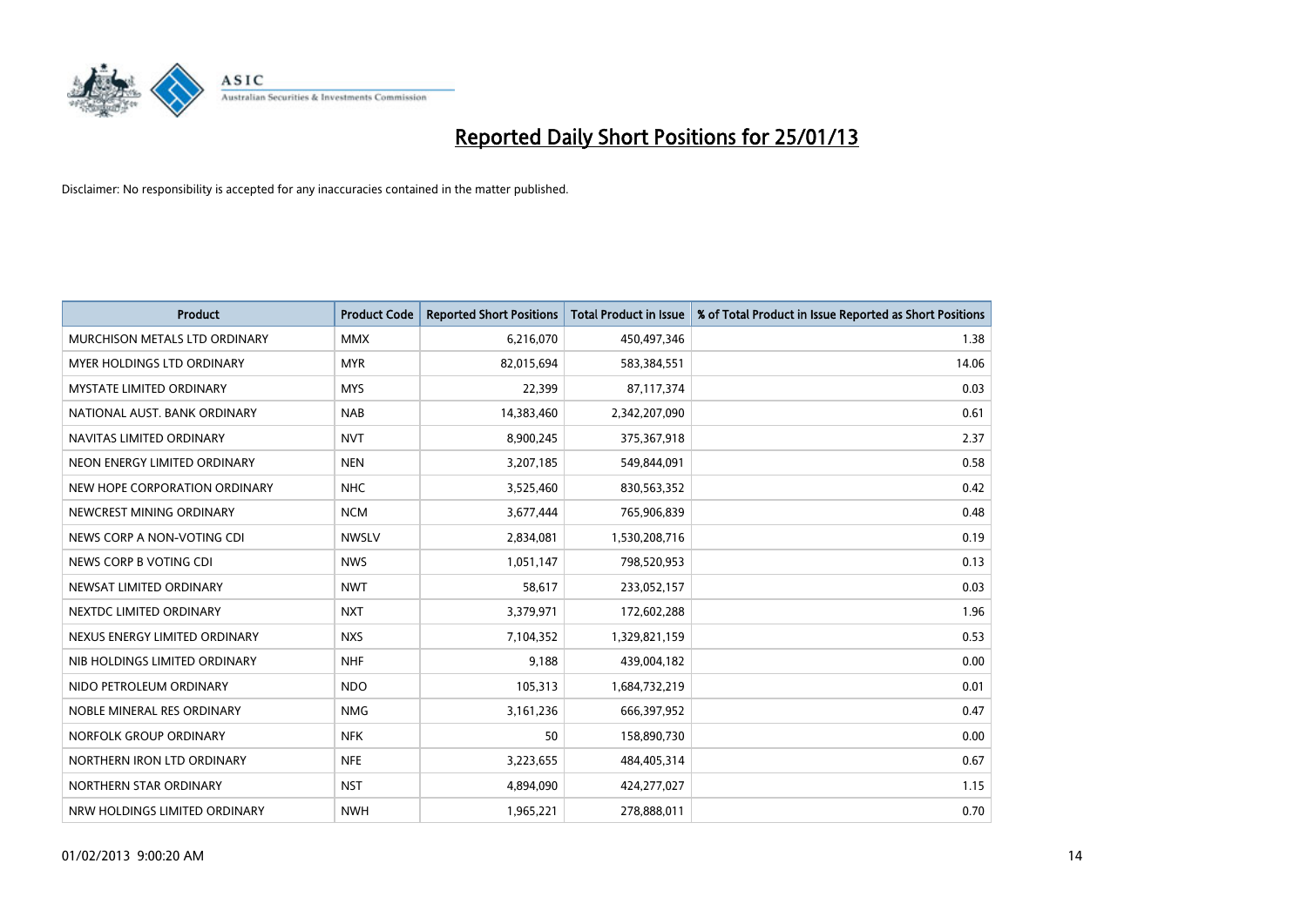

| <b>Product</b>                        | <b>Product Code</b> | <b>Reported Short Positions</b> | <b>Total Product in Issue</b> | % of Total Product in Issue Reported as Short Positions |
|---------------------------------------|---------------------|---------------------------------|-------------------------------|---------------------------------------------------------|
| NUFARM LIMITED ORDINARY               | <b>NUF</b>          | 6,091,976                       | 262,796,891                   | 2.32                                                    |
| OCEANAGOLD CORP. CHESS DEPOSITARY INT | <b>OGC</b>          | 2,069,903                       | 293,517,918                   | 0.71                                                    |
| OIL SEARCH LTD ORDINARY               | <b>OSH</b>          | 12,333,923                      | 1,334,756,742                 | 0.92                                                    |
| OM HOLDINGS LIMITED ORDINARY          | <b>OMH</b>          | 3,975,815                       | 673,423,337                   | 0.59                                                    |
| ORICA LIMITED ORDINARY                | ORI                 | 3,524,314                       | 366,686,516                   | 0.96                                                    |
| ORIGIN ENERGY ORDINARY                | <b>ORG</b>          | 13,753,835                      | 1,094,029,776                 | 1.26                                                    |
| OROCOBRE LIMITED ORDINARY             | <b>ORE</b>          | 266,764                         | 117,745,140                   | 0.23                                                    |
| OROTONGROUP LIMITED ORDINARY          | ORL                 | 31,892                          | 40,880,902                    | 0.08                                                    |
| ORPHEUS ENERGY LTD ORDINARY           | <b>OEG</b>          | 67,200                          | 130,475,919                   | 0.05                                                    |
| OZ MINERALS ORDINARY                  | OZL                 | 7,820,279                       | 303,470,022                   | 2.58                                                    |
| PACIFIC BRANDS ORDINARY               | <b>PBG</b>          | 13,538,509                      | 912,915,695                   | 1.48                                                    |
| PALADIN ENERGY LTD ORDINARY           | <b>PDN</b>          | 100,070,586                     | 836,825,651                   | 11.96                                                   |
| PANAUST LIMITED ORDINARY              | <b>PNA</b>          | 649,567                         | 606,155,069                   | 0.11                                                    |
| PANORAMIC RESOURCES ORDINARY          | PAN                 | 1,451,506                       | 256,058,555                   | 0.57                                                    |
| PAPERLINX LIMITED ORDINARY            | <b>PPX</b>          | 135,860                         | 609,280,761                   | 0.02                                                    |
| PAPILLON RES LTD ORDINARY             | <b>PIR</b>          | 952,811                         | 297,028,210                   | 0.32                                                    |
| PATTIES FOODS LTD ORDINARY            | PFL                 | 101,121                         | 139,065,639                   | 0.07                                                    |
| PEET LIMITED ORDINARY                 | <b>PPC</b>          | 3,405,861                       | 321,013,141                   | 1.06                                                    |
| PERILYA LIMITED ORDINARY              | PEM                 | 514                             | 769,316,426                   | 0.00                                                    |
| PERPETUAL LIMITED ORDINARY            | <b>PPT</b>          | 2,106,244                       | 41,980,678                    | 5.02                                                    |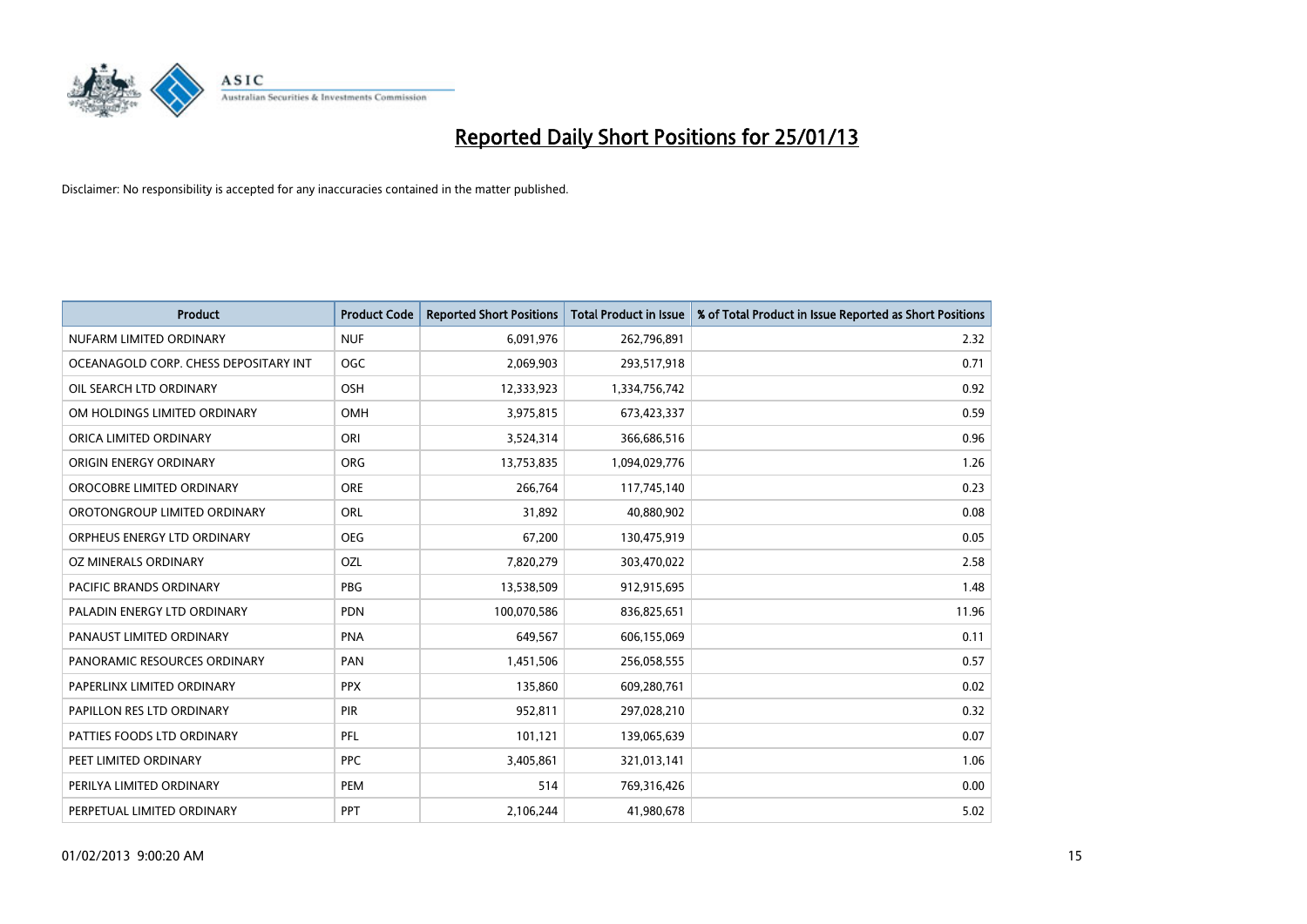

| <b>Product</b>                    | <b>Product Code</b> | <b>Reported Short Positions</b> | <b>Total Product in Issue</b> | % of Total Product in Issue Reported as Short Positions |
|-----------------------------------|---------------------|---------------------------------|-------------------------------|---------------------------------------------------------|
| PERSEUS MINING LTD ORDINARY       | PRU                 | 18,653,559                      | 457,962,088                   | 4.07                                                    |
| PHARMAXIS LTD ORDINARY            | <b>PXS</b>          | 6,470,625                       | 308,543,389                   | 2.10                                                    |
| PLATINUM ASSET ORDINARY           | <b>PTM</b>          | 10,739,764                      | 561,347,878                   | 1.91                                                    |
| PLATINUM AUSTRALIA ORDINARY       | <b>PLA</b>          | 836,127                         | 504,968,043                   | 0.17                                                    |
| PMP LIMITED ORDINARY              | <b>PMP</b>          | 31,144                          | 323,781,124                   | 0.01                                                    |
| PRAIRIE DOWNS METALS ORDINARY     | <b>PDZ</b>          | 49,276                          | 104,440,598                   | 0.05                                                    |
| PRANA BIOTECHNOLOGY ORDINARY      | <b>PBT</b>          | 38,000                          | 340,689,928                   | 0.01                                                    |
| PREMIER INVESTMENTS ORDINARY      | <b>PMV</b>          | 1,160,356                       | 155,260,478                   | 0.75                                                    |
| PRIMA BIOMED LTD ORDINARY         | <b>PRR</b>          | 6,288,810                       | 1,066,063,388                 | 0.59                                                    |
| PRIMARY HEALTH CARE ORDINARY      | <b>PRY</b>          | 20,800,744                      | 502,983,554                   | 4.14                                                    |
| PROGRAMMED ORDINARY               | <b>PRG</b>          | 258,060                         | 118,177,001                   | 0.22                                                    |
| <b>PSIVIDA CORP CDI 1:1</b>       | <b>PVA</b>          | 50,000                          | 8,948,806                     | 0.56                                                    |
| PURA VIDA ENERGY NL ORDINARY      | <b>PVD</b>          | 157,040                         | 59,919,584                    | 0.26                                                    |
| <b>QANTAS AIRWAYS ORDINARY</b>    | QAN                 | 18,099,221                      | 2,253,918,425                 | 0.80                                                    |
| OBE INSURANCE GROUP ORDINARY      | <b>OBE</b>          | 50,176,129                      | 1,196,747,582                 | 4.19                                                    |
| ORXPHARMA LTD ORDINARY            | <b>ORX</b>          | 130,762                         | 144,644,706                   | 0.09                                                    |
| <b>QUBE HOLDINGS LTD ORDINARY</b> | <b>QUB</b>          | 8,593,169                       | 926,489,845                   | 0.93                                                    |
| RAMELIUS RESOURCES ORDINARY       | <b>RMS</b>          | 4,524,121                       | 337,296,949                   | 1.34                                                    |
| RAMSAY HEALTH CARE ORDINARY       | <b>RHC</b>          | 2,684,731                       | 202,081,252                   | 1.33                                                    |
| <b>RCR TOMLINSON ORDINARY</b>     | <b>RCR</b>          | 131,818                         | 132,431,265                   | 0.10                                                    |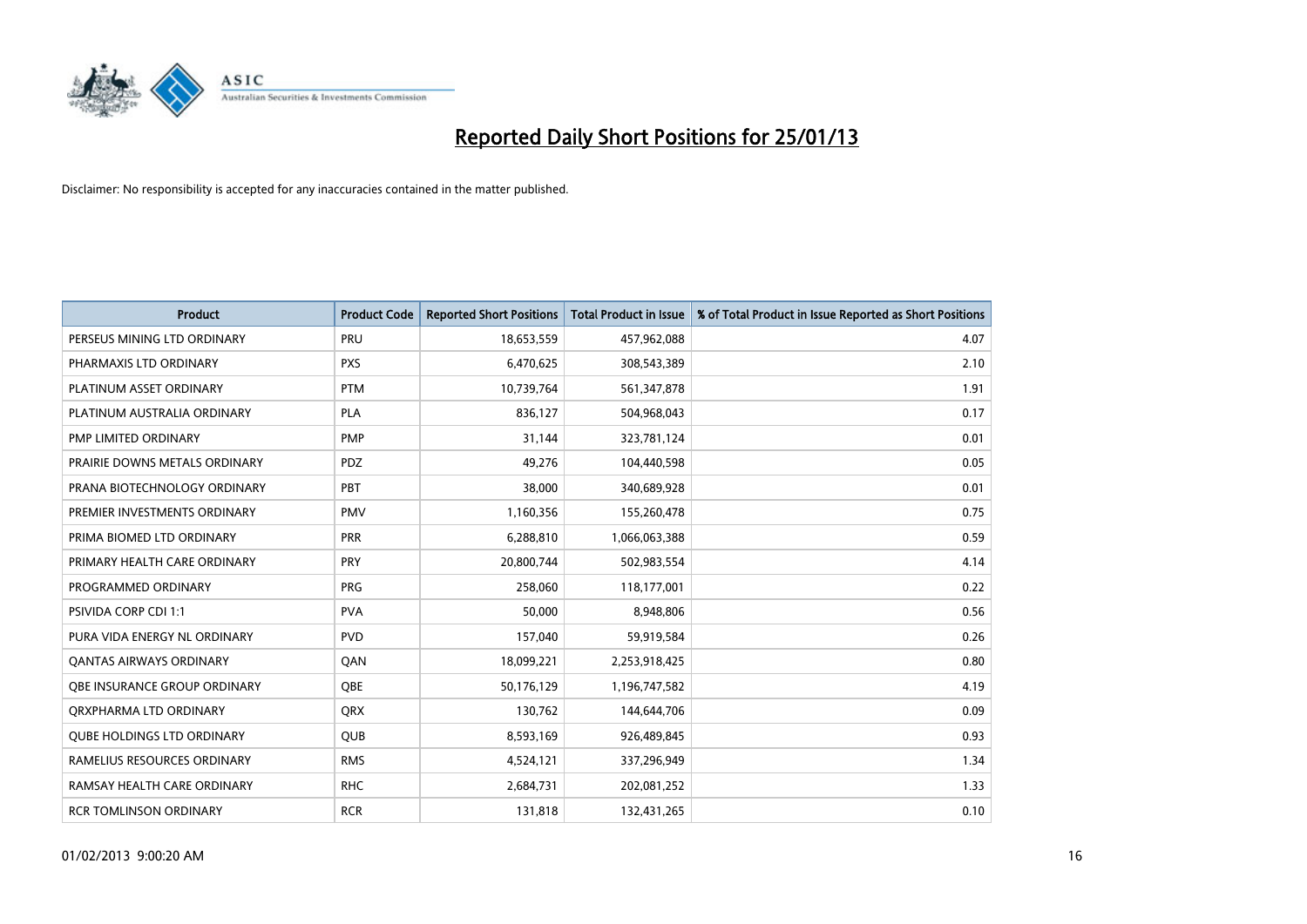

| <b>Product</b>                   | <b>Product Code</b> | <b>Reported Short Positions</b> | <b>Total Product in Issue</b> | % of Total Product in Issue Reported as Short Positions |
|----------------------------------|---------------------|---------------------------------|-------------------------------|---------------------------------------------------------|
| <b>REA GROUP ORDINARY</b>        | <b>REA</b>          | 1.614                           | 131,714,699                   | 0.00                                                    |
| RECKON LIMITED ORDINARY          | <b>RKN</b>          | 451,000                         | 129,488,015                   | 0.35                                                    |
| <b>RED 5 LIMITED ORDINARY</b>    | <b>RED</b>          | 1,673,994                       | 135,488,008                   | 1.24                                                    |
| RED FORK ENERGY ORDINARY         | <b>RFE</b>          | 3,386,921                       | 384,951,719                   | 0.88                                                    |
| REDBANK ENERGY LTD ORDINARY      | AEI                 | 13                              | 786,287                       | 0.00                                                    |
| <b>REDFLEX HOLDINGS ORDINARY</b> | <b>RDF</b>          | 2,820                           | 110,762,310                   | 0.00                                                    |
| REECE AUSTRALIA LTD. ORDINARY    | <b>REH</b>          | 10,466                          | 99,600,000                    | 0.01                                                    |
| REGIS RESOURCES ORDINARY         | <b>RRL</b>          | 4,947,381                       | 473,975,396                   | 1.04                                                    |
| RESMED INC CDI 10:1              | <b>RMD</b>          | 2,392,725                       | 1,556,242,300                 | 0.15                                                    |
| <b>RESOLUTE MINING ORDINARY</b>  | <b>RSG</b>          | 949,531                         | 643,094,224                   | 0.15                                                    |
| RESOURCE GENERATION ORDINARY     | <b>RES</b>          | 173                             | 263,345,652                   | 0.00                                                    |
| RETAIL FOOD GROUP ORDINARY       | <b>RFG</b>          | 199,864                         | 130,087,856                   | 0.15                                                    |
| REVERSE CORP LIMITED ORDINARY    | <b>REF</b>          | 100                             | 92,382,175                    | 0.00                                                    |
| REX MINERALS LIMITED ORDINARY    | <b>RXM</b>          | 1,972,308                       | 188,907,284                   | 1.04                                                    |
| <b>RHG LIMITED ORDINARY</b>      | <b>RHG</b>          | 295,456                         | 308,483,177                   | 0.10                                                    |
| RIALTO ENERGY ORDINARY           | <b>RIA</b>          | 41                              | 672,259,992                   | 0.00                                                    |
| RIDLEY CORPORATION ORDINARY      | <b>RIC</b>          | 25,395                          | 307,817,071                   | 0.01                                                    |
| RIO TINTO LIMITED ORDINARY       | <b>RIO</b>          | 7,396,256                       | 435,758,720                   | 1.70                                                    |
| ROC OIL COMPANY ORDINARY         | <b>ROC</b>          | 999,635                         | 683,235,552                   | 0.15                                                    |
| RURALCO HOLDINGS ORDINARY        | <b>RHL</b>          | 12,000                          | 55,019,284                    | 0.02                                                    |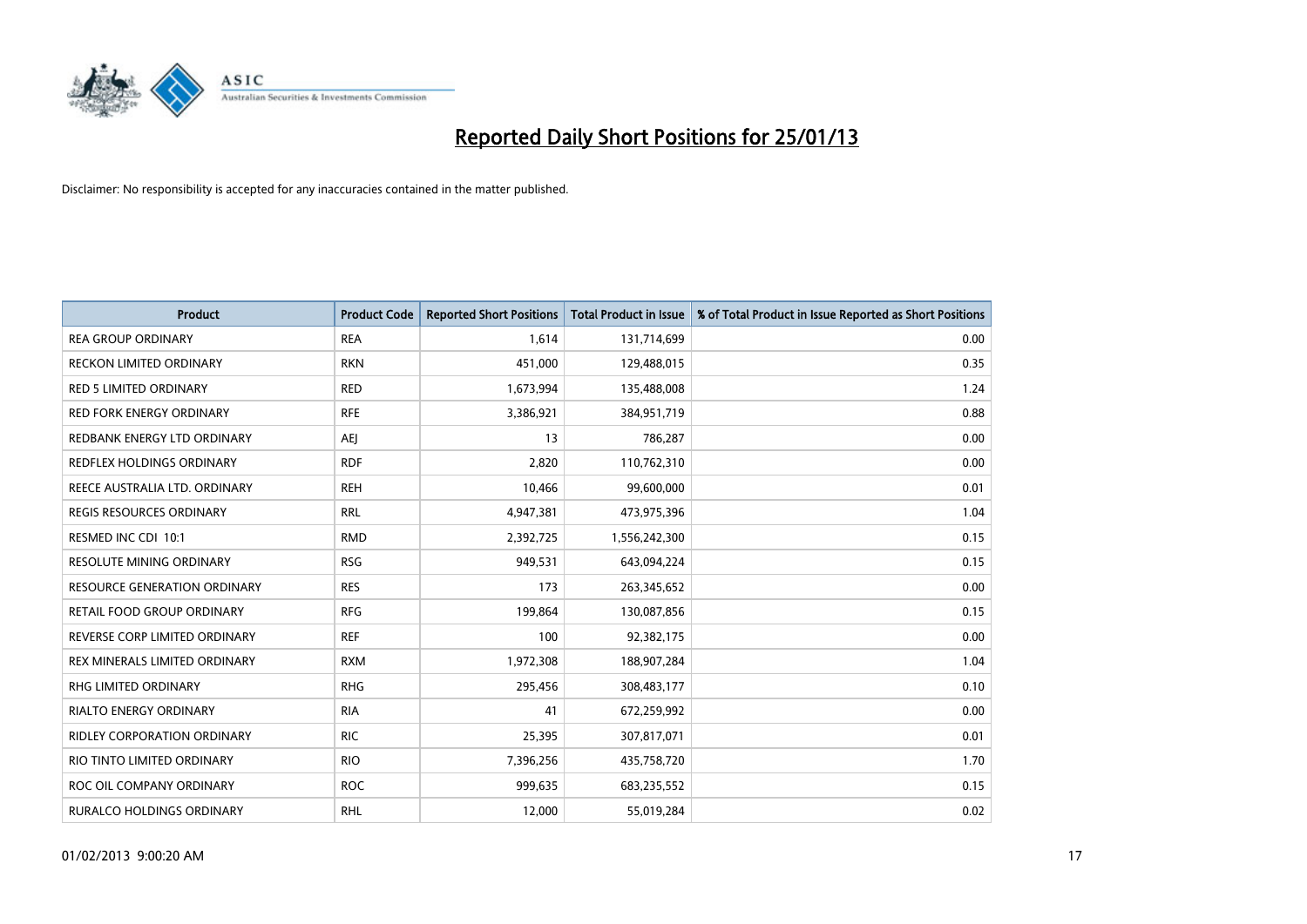

| <b>Product</b>                           | <b>Product Code</b> | <b>Reported Short Positions</b> | <b>Total Product in Issue</b> | % of Total Product in Issue Reported as Short Positions |
|------------------------------------------|---------------------|---------------------------------|-------------------------------|---------------------------------------------------------|
| SAI GLOBAL LIMITED ORDINARY              | SAI                 | 4,913,894                       | 206,944,724                   | 2.37                                                    |
| SALMAT LIMITED ORDINARY                  | <b>SLM</b>          | 485,510                         | 159,812,799                   | 0.30                                                    |
| SAMSON OIL & GAS LTD ORDINARY            | SSN                 | 4,288,000                       | 1,985,702,471                 | 0.22                                                    |
| SANDFIRE RESOURCES ORDINARY              | <b>SFR</b>          | 1,692,977                       | 153,590,968                   | 1.10                                                    |
| <b>SANTOS LTD ORDINARY</b>               | <b>STO</b>          | 3,502,523                       | 958,887,811                   | 0.37                                                    |
| SARACEN MINERAL ORDINARY                 | SAR                 | 7,182,195                       | 595,217,424                   | 1.21                                                    |
| SCA PROPERTY GROUP STAPLED SECURITIES    | <b>SCP</b>          | 9,181,446                       | 585,455,114                   | 1.57                                                    |
| SEDGMAN LIMITED ORDINARY                 | <b>SDM</b>          | 170,276                         | 217,623,797                   | 0.08                                                    |
| SEEK LIMITED ORDINARY                    | <b>SEK</b>          | 12,944,189                      | 337,101,307                   | 3.84                                                    |
| SENEX ENERGY LIMITED ORDINARY            | <b>SXY</b>          | 2,673,617                       | 1,140,304,837                 | 0.23                                                    |
| SERVICE STREAM ORDINARY                  | <b>SSM</b>          | 400                             | 283,418,867                   | 0.00                                                    |
| SEVEN GROUP HOLDINGS ORDINARY            | <b>SVW</b>          | 3,785,197                       | 307,410,281                   | 1.23                                                    |
| SEVEN WEST MEDIA LTD ORDINARY            | <b>SWM</b>          | 18,402,322                      | 999,160,872                   | 1.84                                                    |
| SIGMA PHARMACEUTICAL ORDINARY            | <b>SIP</b>          | 5,645,999                       | 1,169,236,730                 | 0.48                                                    |
| SILEX SYSTEMS ORDINARY                   | <b>SLX</b>          | 1,166,754                       | 170,232,464                   | 0.69                                                    |
| SILVER CHEF LIMITED ORDINARY             | SIV                 | 12,234                          | 27,222,919                    | 0.04                                                    |
| SILVER LAKE RESOURCE ORDINARY            | <b>SLR</b>          | 1,381,789                       | 379,048,750                   | 0.36                                                    |
| SIMS METAL MGMT LTD ORDINARY             | SGM                 | 7,562,810                       | 204,300,941                   | 3.70                                                    |
| SINGAPORE TELECOMM. CHESS DEPOSITARY INT | <b>SGT</b>          | 5,616,245                       | 174,261,546                   | 3.22                                                    |
| SIRIUS RESOURCES NL ORDINARY             | <b>SIR</b>          | 117,642                         | 223,434,586                   | 0.05                                                    |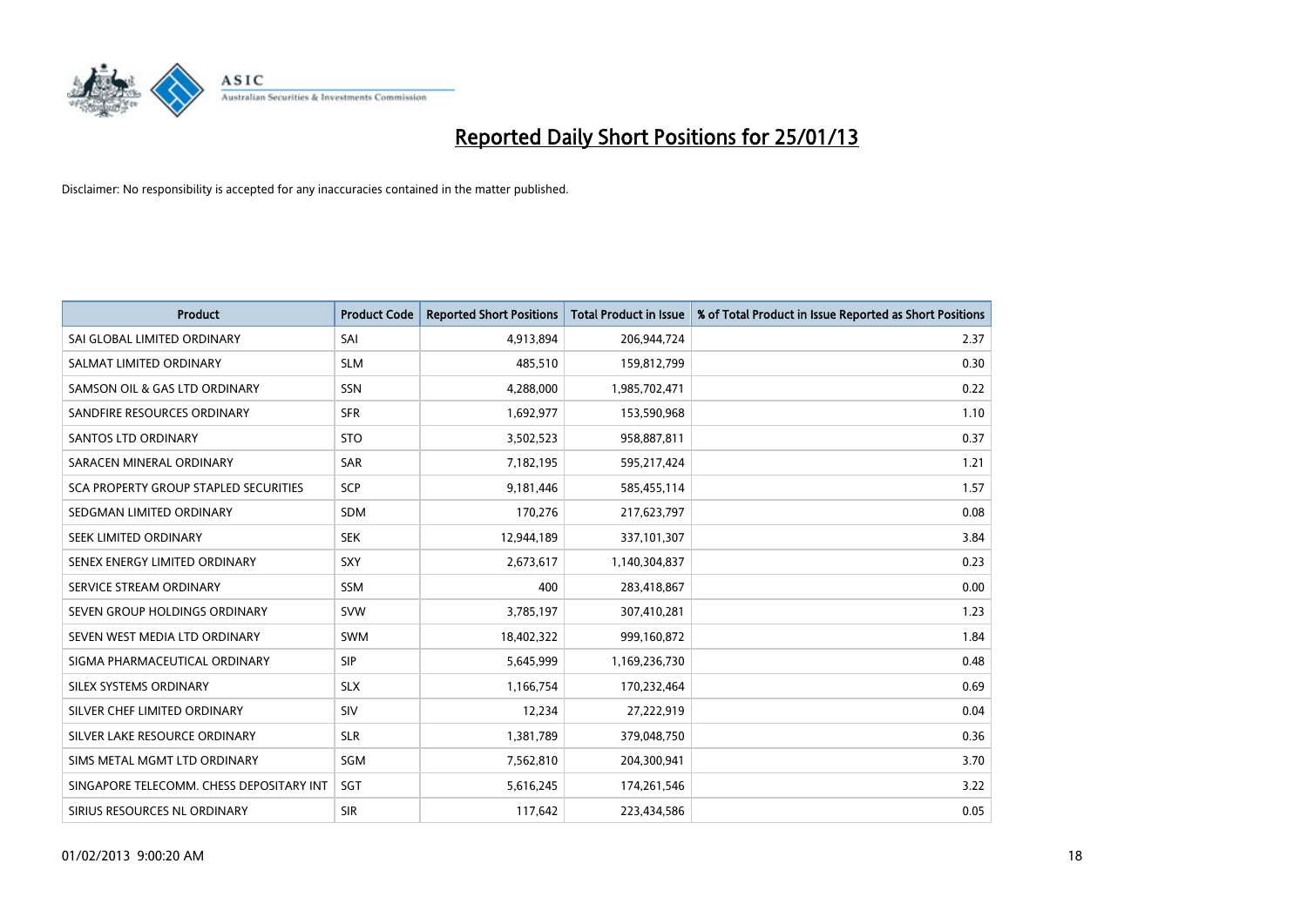

| <b>Product</b>                           | <b>Product Code</b> | <b>Reported Short Positions</b> | <b>Total Product in Issue</b> | % of Total Product in Issue Reported as Short Positions |
|------------------------------------------|---------------------|---------------------------------|-------------------------------|---------------------------------------------------------|
| SIRTEX MEDICAL ORDINARY                  | <b>SRX</b>          | 237,726                         | 55,768,136                    | 0.43                                                    |
| SKILLED GROUP LTD ORDINARY               | <b>SKE</b>          | 4,293,524                       | 233,487,276                   | 1.84                                                    |
| <b>SKY NETWORK ORDINARY</b>              | <b>SKT</b>          | 30,000                          | 389,139,785                   | 0.01                                                    |
| SKYCITY ENT GRP LTD ORDINARY             | <b>SKC</b>          | 151.057                         | 576,958,340                   | 0.03                                                    |
| <b>SLATER &amp; GORDON ORDINARY</b>      | SGH                 | 43,568                          | 170,537,215                   | 0.03                                                    |
| SMS MANAGEMENT, ORDINARY                 | <b>SMX</b>          | 2,395,978                       | 69,378,477                    | 3.45                                                    |
| SONIC HEALTHCARE ORDINARY                | SHL                 | 3,755,099                       | 396,025,681                   | 0.95                                                    |
| SOUL PATTINSON (W.H) ORDINARY            | SOL                 | 10,694                          | 239,395,320                   | 0.00                                                    |
| SOUTH BOULDER MINES ORDINARY             | <b>STB</b>          | 119,358                         | 127,952,826                   | 0.09                                                    |
| SP AUSNET STAPLED SECURITIES             | <b>SPN</b>          | 6,129,786                       | 3,367,543,113                 | 0.18                                                    |
| SPARK INFRASTRUCTURE STAPLED NOTE & UNIT | SKI                 | 35,964,427                      | 1,326,734,264                 | 2.71                                                    |
| SPDR 200 FUND ETF UNITS                  | <b>STW</b>          | 26,790                          | 47,451,346                    | 0.06                                                    |
| SPECIALTY FASHION ORDINARY               | <b>SFH</b>          | 1,949,896                       | 192,236,121                   | 1.01                                                    |
| ST BARBARA LIMITED ORDINARY              | <b>SBM</b>          | 5,586,785                       | 488,074,077                   | 1.14                                                    |
| STANMORE COAL LTD ORDINARY               | <b>SMR</b>          | 32,870                          | 207,827,090                   | 0.02                                                    |
| STARPHARMA HOLDINGS ORDINARY             | SPL                 | 6,757,569                       | 283,665,948                   | 2.38                                                    |
| STHN CROSS MEDIA ORDINARY                | SXL                 | 11,437,976                      | 704,858,524                   | 1.62                                                    |
| STOCKLAND UNITS/ORD STAPLED              | SGP                 | 21,840,971                      | 2,202,657,963                 | 0.99                                                    |
| STRAITS RES LTD. ORDINARY                | SRQ                 | 69,907                          | 1,164,150,159                 | 0.01                                                    |
| STW COMMUNICATIONS ORDINARY              | SGN                 | 73,351                          | 403,828,512                   | 0.02                                                    |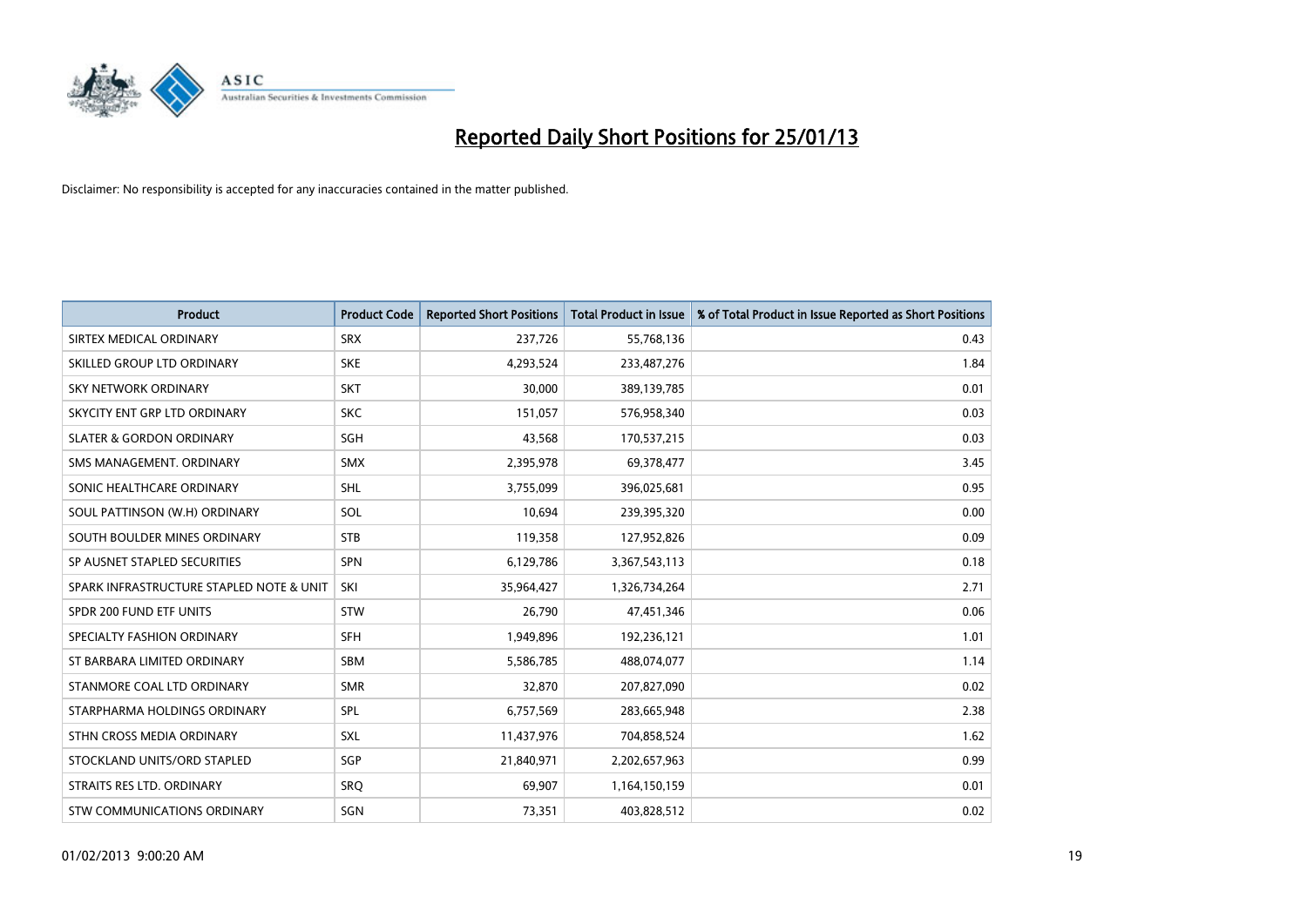

| <b>Product</b>                       | <b>Product Code</b> | <b>Reported Short Positions</b> | <b>Total Product in Issue</b> | % of Total Product in Issue Reported as Short Positions |
|--------------------------------------|---------------------|---------------------------------|-------------------------------|---------------------------------------------------------|
| SUNCORP GROUP LTD ORDINARY           | <b>SUN</b>          | 7,381,742                       | 1,286,600,980                 | 0.57                                                    |
| SUNDANCE ENERGY ORDINARY             | <b>SEA</b>          | 5,236,010                       | 278,765,141                   | 1.88                                                    |
| SUNDANCE RESOURCES ORDINARY          | <b>SDL</b>          | 1,619,556                       | 3,068,163,285                 | 0.05                                                    |
| SUNLAND GROUP LTD ORDINARY           | <b>SDG</b>          | 119,601                         | 189,417,674                   | 0.06                                                    |
| SUPER RET REP LTD ORDINARY           | <b>SUL</b>          | 549,068                         | 196,382,811                   | 0.28                                                    |
| SYD AIRPORT STAPLED US PROHIBIT.     | <b>SYD</b>          | 5,642,027                       | 1,861,210,782                 | 0.30                                                    |
| <b>TABCORP HOLDINGS LTD ORDINARY</b> | <b>TAH</b>          | 14,354,289                      | 734,015,737                   | 1.96                                                    |
| TANAMI GOLD NL ORDINARY              | <b>TAM</b>          | 51,689                          | 261,132,677                   | 0.02                                                    |
| TAP OIL LIMITED ORDINARY             | <b>TAP</b>          | 393,514                         | 241,608,606                   | 0.16                                                    |
| TASSAL GROUP LIMITED ORDINARY        | <b>TGR</b>          | 70,518                          | 146,304,404                   | 0.05                                                    |
| TATTS GROUP LTD ORDINARY             | <b>TTS</b>          | 6,304,194                       | 1,386,351,280                 | 0.45                                                    |
| TECHNOLOGY ONE ORDINARY              | <b>TNE</b>          | 51,635                          | 306,620,955                   | 0.02                                                    |
| <b>TELECOM CORPORATION ORDINARY</b>  | <b>TEL</b>          | 4,577,757                       | 1,824,673,847                 | 0.25                                                    |
| <b>TELSTRA CORPORATION, ORDINARY</b> | <b>TLS</b>          | 23,117,311                      | 12,443,074,357                | 0.19                                                    |
| TEN NETWORK HOLDINGS ORDINARY        | <b>TEN</b>          | 110,762,166                     | 2,312,328,771                 | 4.79                                                    |
| TERANGA GOLD CORP CDI 1:1            | <b>TGZ</b>          | 98,652                          | 174,121,625                   | 0.06                                                    |
| TEXON PETROLEUM LTD ORDINARY         | <b>TXN</b>          | 121,997                         | 245,339,848                   | 0.05                                                    |
| THE REJECT SHOP ORDINARY             | <b>TRS</b>          | 2,557,677                       | 26,092,220                    | 9.80                                                    |
| THORN GROUP LIMITED ORDINARY         | <b>TGA</b>          | 305,374                         | 146,784,042                   | 0.21                                                    |
| TIGER RESOURCES ORDINARY             | <b>TGS</b>          | 2,418,229                       | 673,470,269                   | 0.36                                                    |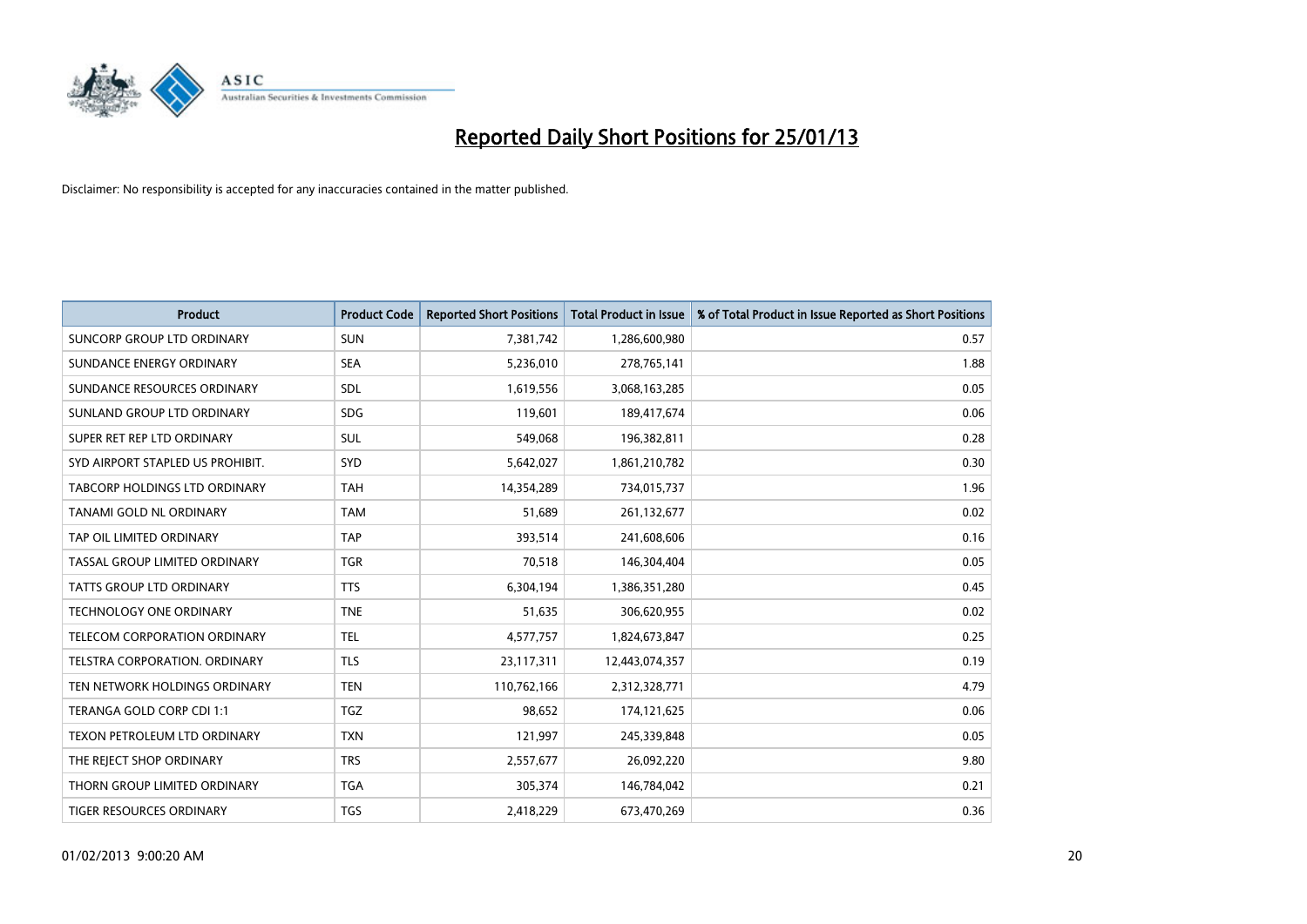

| <b>Product</b>                         | <b>Product Code</b> | <b>Reported Short Positions</b> | <b>Total Product in Issue</b> | % of Total Product in Issue Reported as Short Positions |
|----------------------------------------|---------------------|---------------------------------|-------------------------------|---------------------------------------------------------|
| TOLL HOLDINGS LTD ORDINARY             | <b>TOL</b>          | 30,226,941                      | 717,133,875                   | 4.21                                                    |
| TOX FREE SOLUTIONS ORDINARY            | <b>TOX</b>          | 982,061                         | 115,989,858                   | 0.85                                                    |
| TPG TELECOM LIMITED ORDINARY           | <b>TPM</b>          | 2,662,346                       | 793,808,141                   | 0.34                                                    |
| TRADE ME GROUP ORDINARY                | <b>TME</b>          | 866,665                         | 396,017,568                   | 0.22                                                    |
| <b>TRANSFIELD SERVICES ORDINARY</b>    | <b>TSE</b>          | 4,444,733                       | 512,457,716                   | 0.87                                                    |
| TRANSPACIFIC INDUST, ORDINARY          | <b>TPI</b>          | 8,093,198                       | 1,578,563,490                 | 0.51                                                    |
| TRANSURBAN GROUP TRIPLE STAPLED SEC.   | <b>TCL</b>          | 5,628,040                       | 1,478,639,966                 | 0.38                                                    |
| <b>TREASURY GROUP ORDINARY</b>         | <b>TRG</b>          | 1,705                           | 23,070,755                    | 0.01                                                    |
| TREASURY WINE ESTATE ORDINARY          | <b>TWE</b>          | 17,435,005                      | 647,227,144                   | 2.69                                                    |
| TROY RESOURCES LTD ORDINARY            | <b>TRY</b>          | 55,265                          | 91,318,649                    | 0.06                                                    |
| UGL LIMITED ORDINARY                   | UGL                 | 6,840,025                       | 166,315,038                   | 4.11                                                    |
| UXC LIMITED ORDINARY                   | <b>UXC</b>          | 1,177,128                       | 308,056,885                   | 0.38                                                    |
| <b>VENTURE MINERALS ORDINARY</b>       | <b>VMS</b>          | 227,760                         | 287,320,170                   | 0.08                                                    |
| <b>VIRGIN AUS HLDG LTD ORDINARY</b>    | <b>VAH</b>          | 43,610,605                      | 2,455,775,111                 | 1.78                                                    |
| <b>VOCUS COMMS LTD ORDINARY</b>        | <b>VOC</b>          | 92,848                          | 77,846,159                    | 0.12                                                    |
| <b>WATPAC LIMITED ORDINARY</b>         | <b>WTP</b>          | 7,803                           | 184,332,526                   | 0.00                                                    |
| <b>WDS LIMITED ORDINARY</b>            | <b>WDS</b>          | 7                               | 144,740,614                   | 0.00                                                    |
| WEBJET LIMITED ORDINARY                | <b>WEB</b>          | 304,677                         | 78,010,374                    | 0.39                                                    |
| <b>WESFARMERS LIMITED ORDINARY</b>     | <b>WES</b>          | 29,020,670                      | 1,006,650,182                 | 2.88                                                    |
| WESFARMERS LIMITED PARTIALLY PROTECTED | <b>WESN</b>         | 25,421                          | 150,543,416                   | 0.02                                                    |